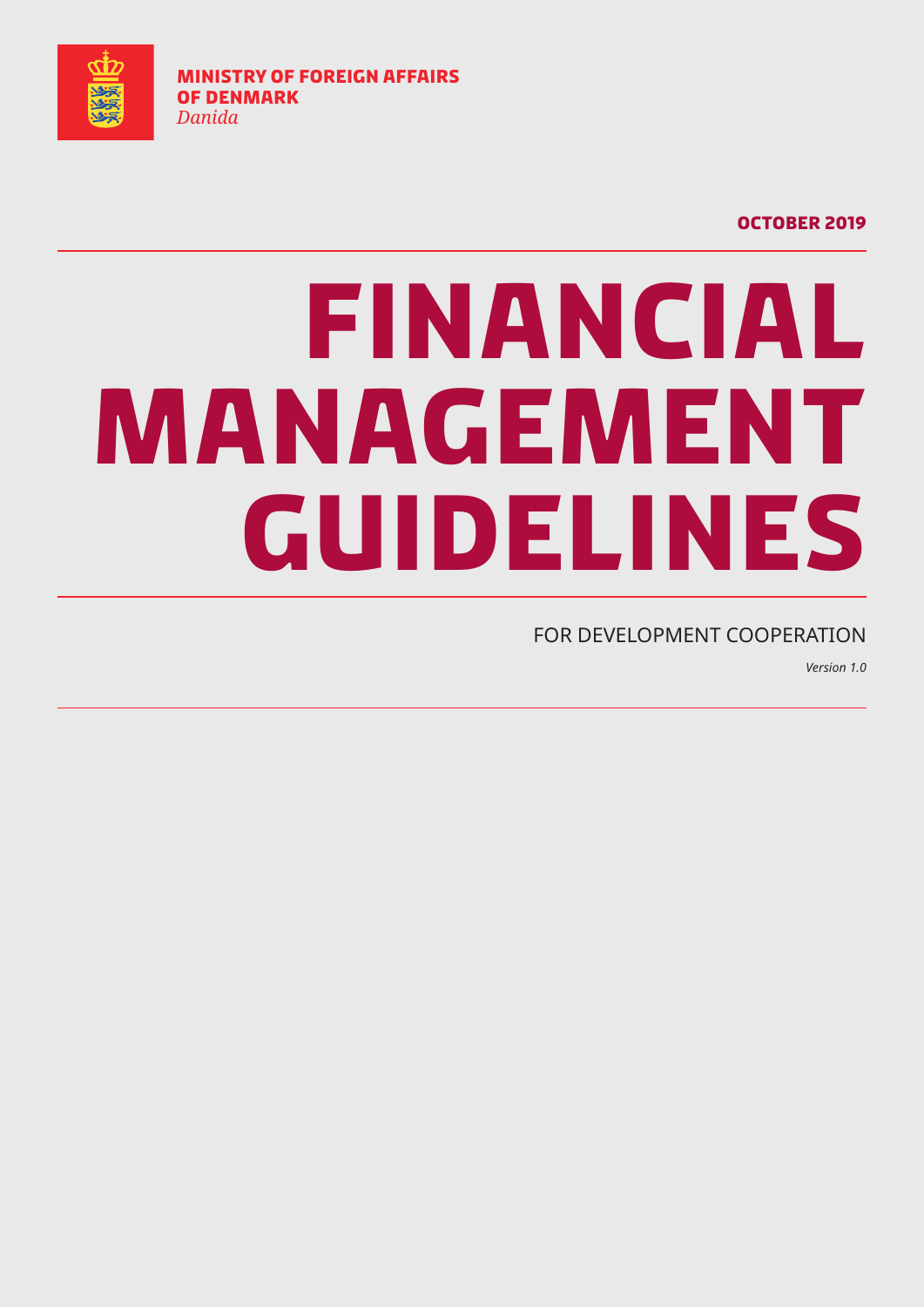| <b>CHAPTER 1 Introduction to the Financial Management Guidelines</b> |  |
|----------------------------------------------------------------------|--|
|                                                                      |  |
|                                                                      |  |
|                                                                      |  |
|                                                                      |  |
|                                                                      |  |
|                                                                      |  |
|                                                                      |  |
|                                                                      |  |
|                                                                      |  |
|                                                                      |  |
|                                                                      |  |
|                                                                      |  |
|                                                                      |  |
|                                                                      |  |
|                                                                      |  |
|                                                                      |  |
|                                                                      |  |
|                                                                      |  |
|                                                                      |  |
|                                                                      |  |
|                                                                      |  |
|                                                                      |  |
|                                                                      |  |
|                                                                      |  |
|                                                                      |  |
|                                                                      |  |
|                                                                      |  |
|                                                                      |  |
|                                                                      |  |
|                                                                      |  |
|                                                                      |  |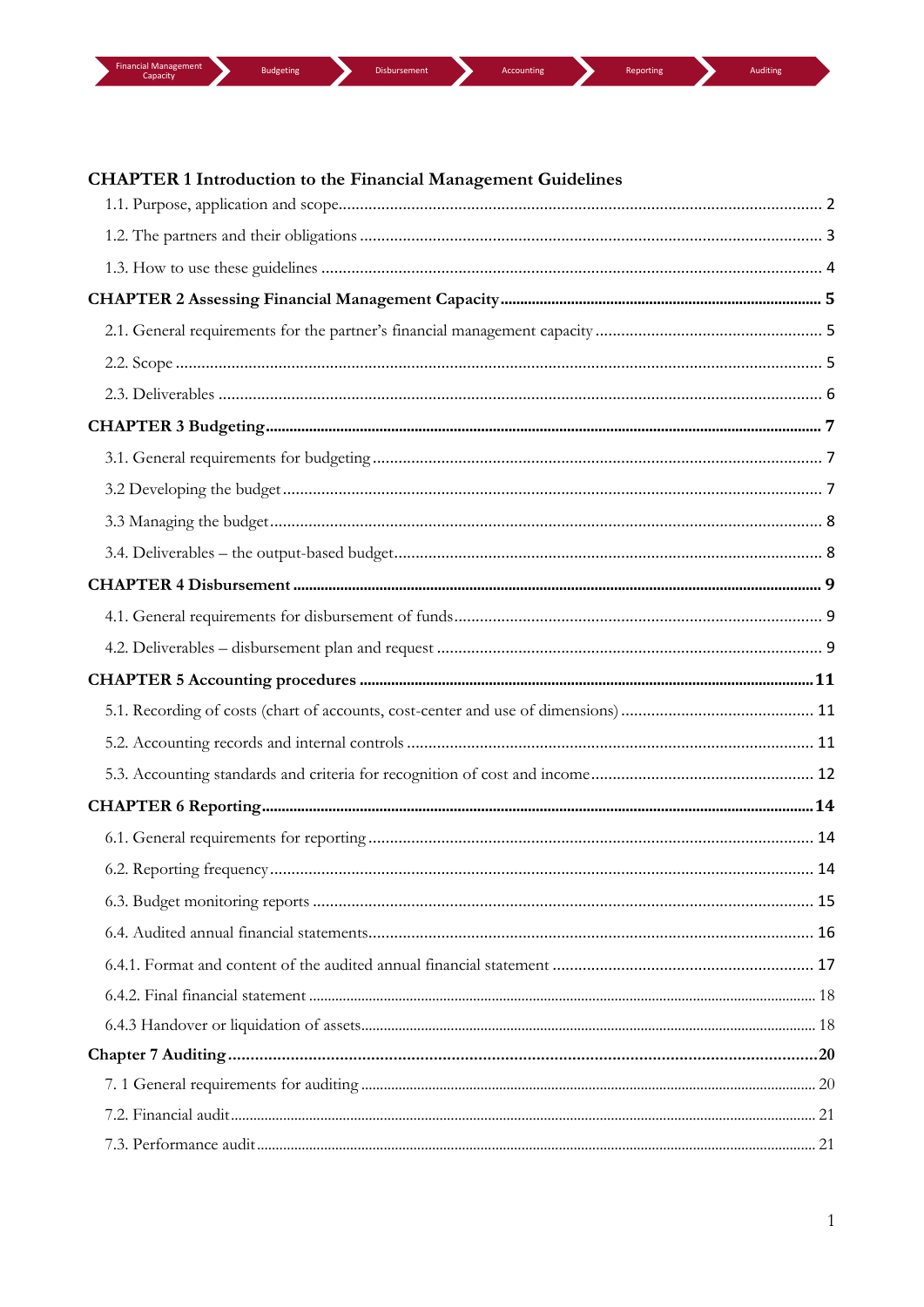| <b>Financial Management</b><br>Capacity | <b>Budgeting</b> | <b>Disbursement</b> | Accounting | Reporting | Auditing |  |
|-----------------------------------------|------------------|---------------------|------------|-----------|----------|--|
|                                         |                  |                     |            |           |          |  |
|                                         |                  |                     |            |           |          |  |
|                                         |                  |                     |            |           |          |  |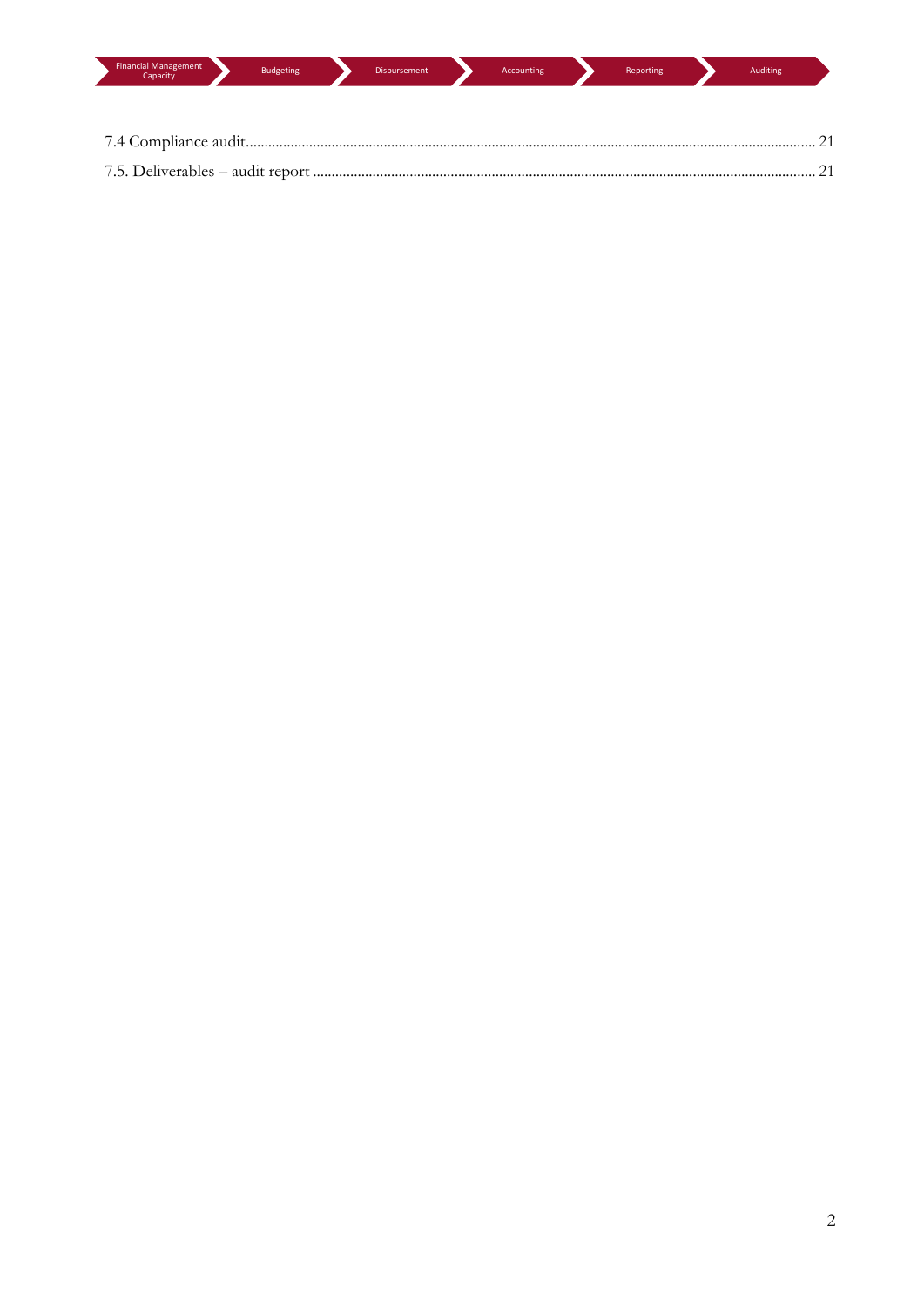## <span id="page-3-0"></span>**CHAPTER 1 Introduction to the Financial Management Guidelines**

This guideline describes the general requirements for the financial management of programmes and projects with development assistance from the Danish Ministry of Foreign Affairs (MFA).

Financial management is a means to monitor and ensure that the funds appropriated are used in accordance with the agreement, in compliance with relevant regulations, and in an efficient and cost effective manner. Sound financial management is essential in order to achieve the results and outcomes intended.

The guideline elaborates on the overall requirements and procedures set out in the MFA Guidelines for Programmes and Projects and should be understood in this context. The scope covers all MFA funded contributions, programmes and projects with exception of multilateral contributions<sup>1</sup>.

Although exemption from specific requirements for certain types of organisations and institutions may be accepted, the general principles as set forth in this guideline are expected to be adhered to by all partners. If exceptions apply, these must be described in the development engagement document (DED), which is the contract between the MFA and the partner<sup>2</sup>. The financial management guideline should be used as a tool and reference for all aspects of the programming cycle including the preparation, implementation, and closure of a contract or agreement between the MFA and the partner. During the preparation stages the guideline can be consulted for guidance on e.g. financial capacity assessment of the partner(s) and for ensuring that the budget meets the requirements in relation to continuous monitoring of activities and spending. They should also be used for reference when concluding an activity and exiting a partnership.

The most recent version of this document and related guidelines can be found at the Aid Management Guidelines website, [www.amg.um.dk.](http://www.amg.um.dk/)

#### <span id="page-3-1"></span>**1.1. Purpose, application and scope**

-

The purpose of the guideline is to provide guidance and support on the financial management of Danish funds appropriated for the implementation of development cooperation activities.

The target audience is the partner's implementing development projects with Danish funding, audit companies auditing the partner projects, as well as the responsible MFA units preparing and monitoring the use of the Danish funds.

The guideline covers a wide variety of funding modalities and partner types. This means that the requirements and conditions in some instances will have to be adopted to the particular condition and purpose of the development engagement. The development engagement document (DED) between the partner and the MFA defines the specific objectives and planned results, requirements and conditions for the spending of a grant, as well as the time period. Where the requirements or conditions differ from

<sup>1</sup> Multilateral contributions are covered in Guidelines for Management of Danish Multilateral Development Cooperation.

<sup>&</sup>lt;sup>2</sup> The signed agreement between the partner and the MFA is the basis for the grant and the activities agreed. Agreements include DEDs (Development Engagement Document), PSED (Peace and Stability Engagement Document) and other types of written agreements as relevant.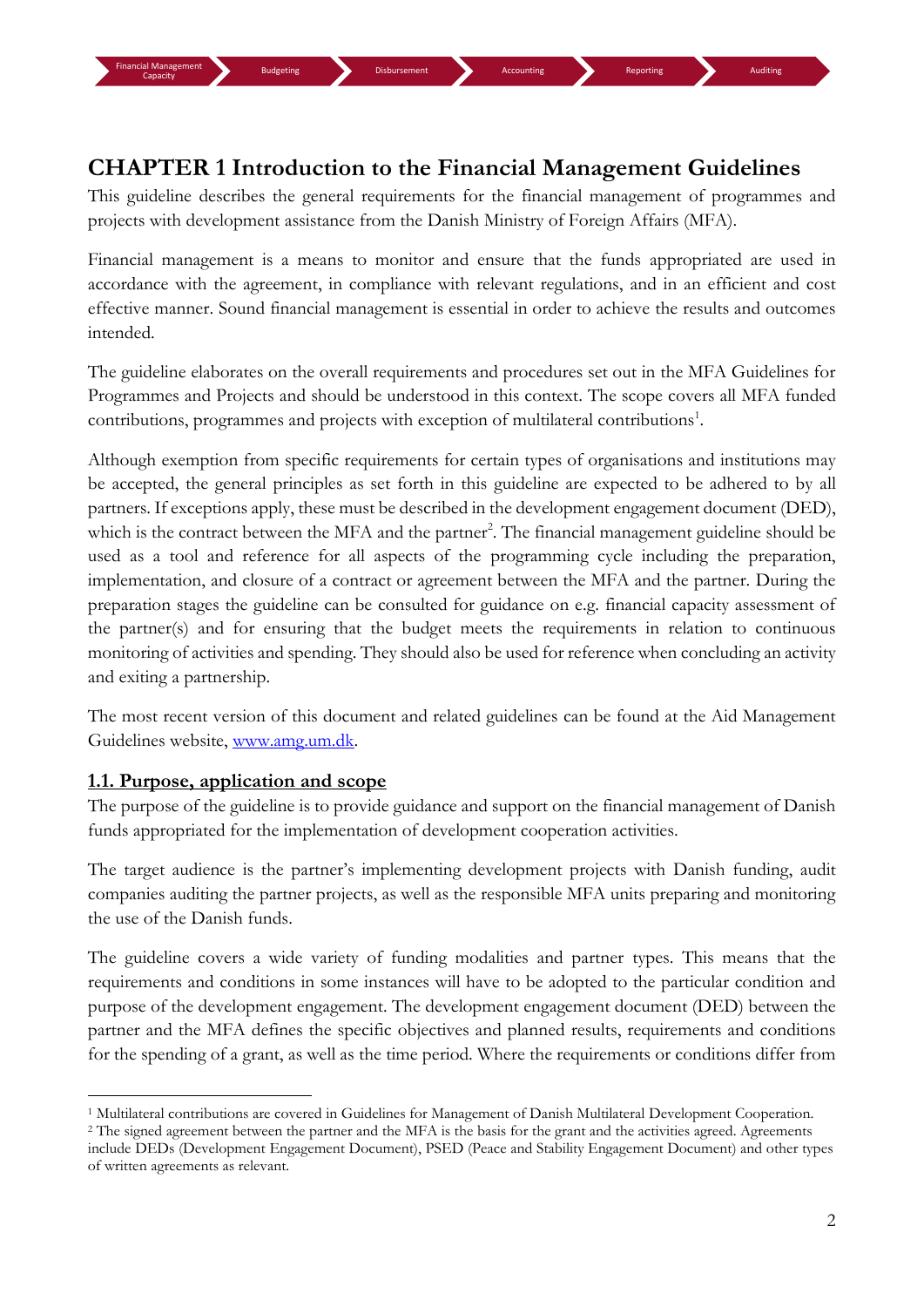the procedures in the MFA guidelines, the reasons and arguments for the use of alternative procedures must be described in the DED. Aspects not covered in the DED may be referred to the guidelines for resolution. If a specific issue is not covered by the DED or these guidelines, partners are referred to the MFA for guidance.

Financial management should be understood in the larger context of the programme or project. The guidelines and the principles therein constitute an integrated and essential part of the overall supervision and management of the development funds. The aim of the guideline is to ensure a clear link between the results framework for the development engagement and the financial management and reporting activities throughout all phases of the programme or project cycle.

In pursuit of long-term results, it is the priority to support the development of the partner's financial management capacity and avoid parallel procedures, by using the partner's own plans, procedures, budgets, monitoring frameworks and organisational set-ups. This means that supported activities, to the extent possible<sup>3</sup>, should be integrated into the partner's own plan and results framework and incorporated into the partner's own budget, accounting, reporting, and auditing structures. If the partner's procedures differ substantially from the procedures described in these guidelines, it should be underlined that the procedures in these guidelines prevail.

#### <span id="page-4-0"></span>**1.2. The partners and their obligations**

It is the obligation of the partner to adhere to the requirements for financial management of Danish development assistance, as set forth in these guidelines.

The Danish grant must be spent solely on activities leading to the expected outputs and outcomes as agreed in the DED. The partner is responsible for ensuring that the funds are spent in compliance with the agreement and with due consideration to economy, efficiency and effectiveness in achieving the results intended. To achieve this, the partner is expected to ensure that a system is in place for day-today monitoring of the implementation of the activities and for overseeing the progress as compared to the agreed results framework, budgets and work plan.

If part of the project activities are to be carried out by organisations other than the partner institution, the MFA and the main partner should consider how to assess the financial management capacity of these "sub-partners". As signatory of the DED, it is the responsibility of the main partner to ensure that the financial management of sub-partners follows the principles set forth in the guidelines, and that the subpartners' financial management capacity is sufficient). This includes regular financial monitoring of any sub-partner under the grant (see Annex 1.A and 1.B for guidance).

It is the responsibility of the partner to approach the MFA in response to significant changes in the activities not envisaged by the provisions of the engagement agreement and other agreements. The MFA has the right to request all information from the partner deemed relevant to assess the implementation and progress of activities.

Furthermore, the MFA has the right to carry out inspection, monitoring visits, reviews, etc. at any time during the period covered by the DED, unless otherwise specified in the engagement agreement. The

<sup>-</sup><sup>3</sup> etc. while at the same time adhering to the requirements of the engagement agreement and these guidelines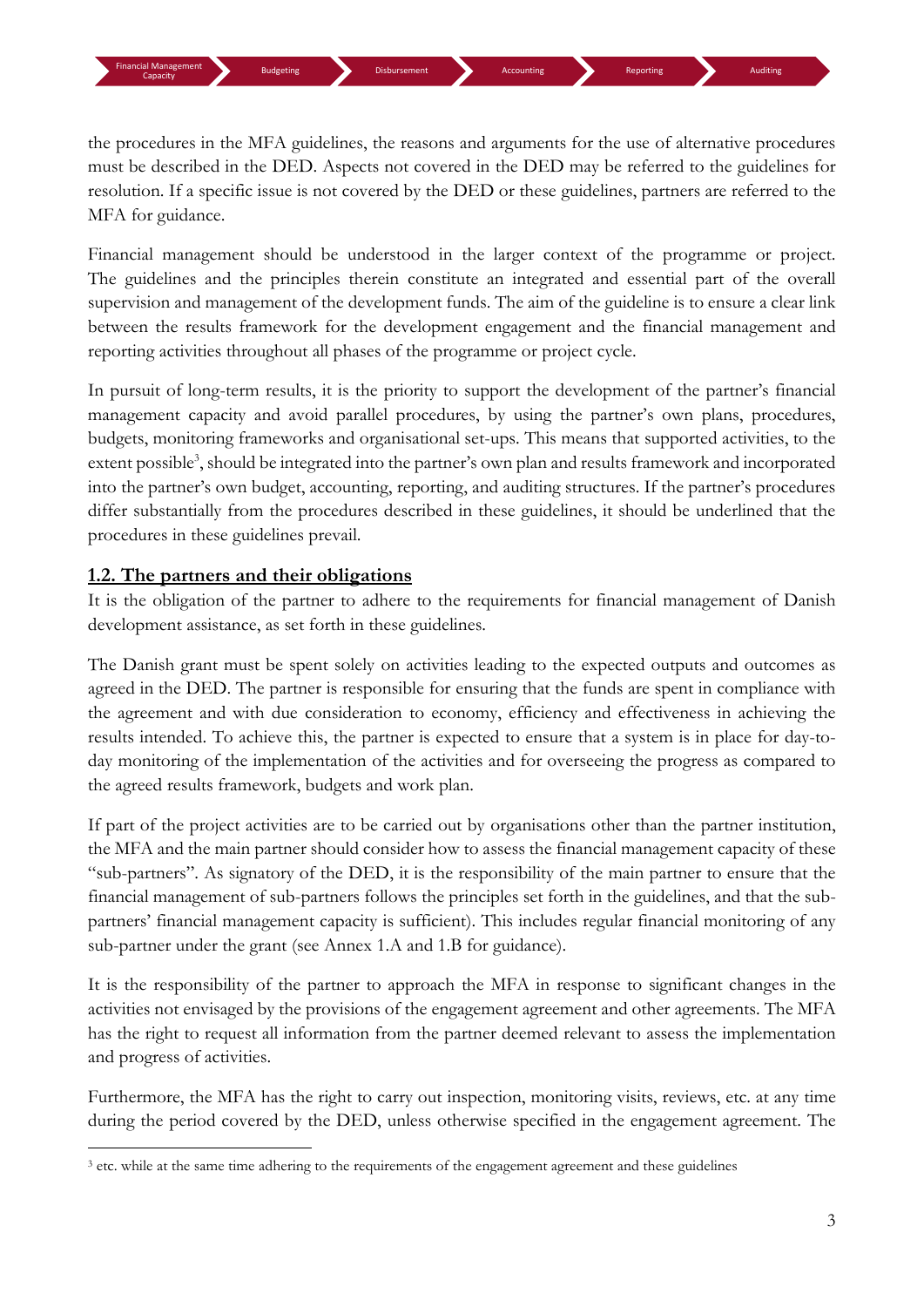

partner is obliged to report any suspicion of irregularities, fraud, corruption, or financial mismanagement immediately to the MFA. The MFA reserves the right to claim full reimbursement of expenditure regarded ineligible according to the agreement between the parties.

#### <span id="page-5-0"></span>**1.3. How to use these guidelines**

The guideline is structured in accordance with the main elements of financial management: financial management capacity, budgeting, disbursement, accounting, reporting, and auditing. For each element, the relevant chapters provide an introduction and outline; what are the mandatory requirements and the products to be delivered, followed by guidance on how to deliver as required. In addition to the guideline, various tools, templates and guiding notes to provide additional technical detail and best practice examples are provided in the annexes. It is the idea that these can be used as they are, or used as reference to ensure that the partner's formats meet the requirements set forth in the guidelines.

Figure 1 presents a schematic overview of the guidelines.

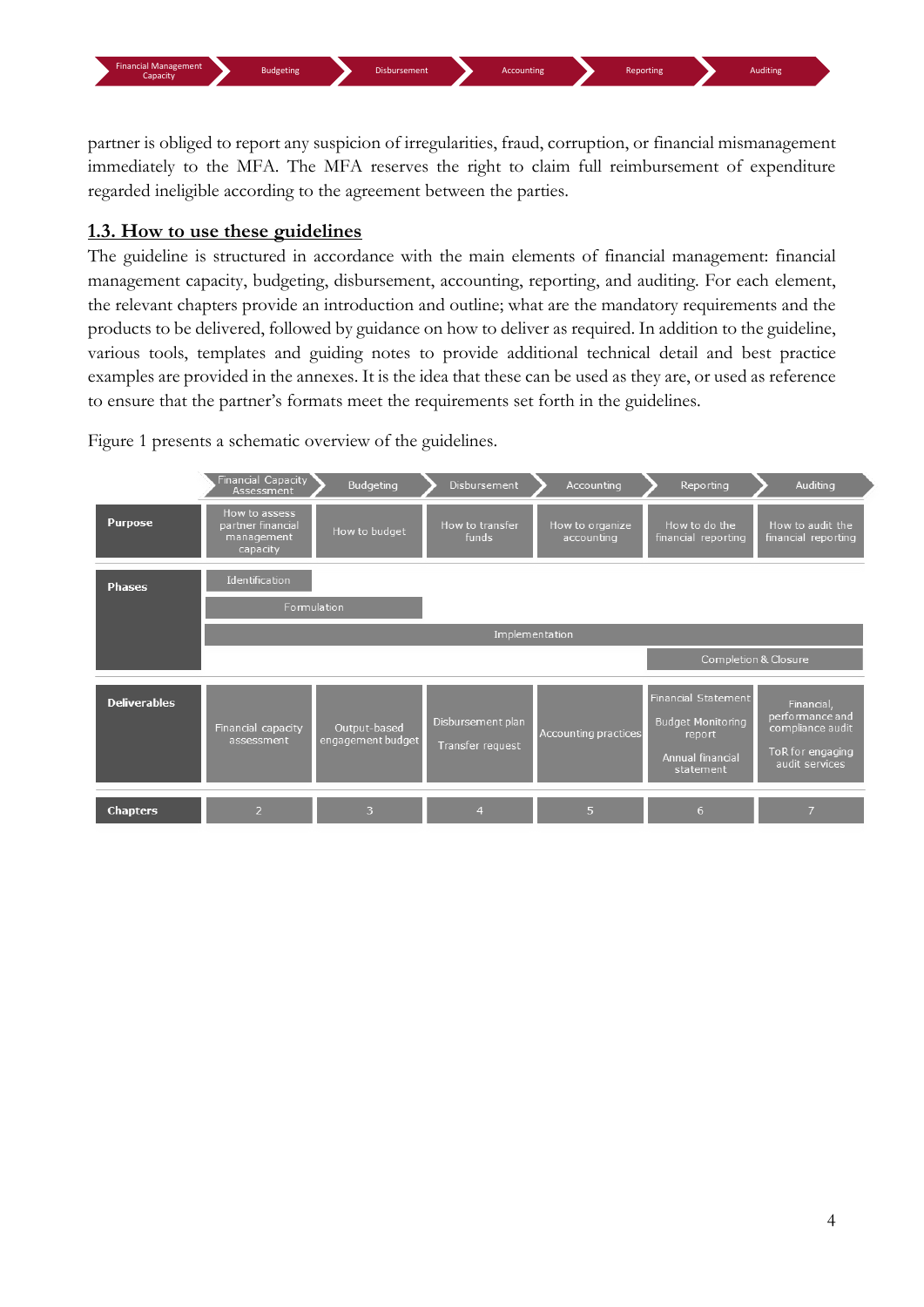<span id="page-6-0"></span>**CHAPTER 2 Assessing Financial Management Capacity**

The purpose of a financial management capacity assessment is to ensure that the partner can provide a trustworthy, timely, and efficient handling of financial information to support the successful implementation of project/programme activities. Furthermore, the aim is to minimize the risk of financial irregularities in project implementation.

Financial management capacity is the ability of the partner to properly apply and manage procedures relating to budgeting, accounting, internal controls, governance, financial reporting, and auditing. Adequate financial management capacity is a prerequisite for efficient and effective grant management and the achievement of the agreed results.

During the preparation of a development engagement with a new partner, the partner's financial management capacity must be assessed. An assessment should also be performed, if the proposed engagement with a known partner differs significantly from prior agreements, if there have been significant changes to the partner's organisation, or if the MFA for any other reason considers an assessment relevant.

The financial management capacity assessment may be done during the identification process or prior to the appraisal of the project documentation. It is the responsibility of the MFA that the assessment is done, but its execution may be led by the MFA or by the partner, or as a collaboration. If the assessment requires external assistance, this must be concluded and documented before the projects can be approved and funds are appropriated to the partner. The financial management assessment is further elaborated in Annex 1.A and 1.B.

#### <span id="page-6-1"></span>**2.1. General requirements for the partner's financial management capacity**

The objective of a financial management capacity assessment is to identify whether minimum requirements for the financial management capacity of the organisation are met. The assessment should be used to identify any shortcomings in the capacity of a partner institution to meet the financial management requirements of these guidelines. If these are not met, the assessment can provide recommendations for which aspects the partner needs to improve and thereby mitigate the identified risks or recommend that MFA should not enter into a development engagement with the organisation.

Disbursements of the grant to the partner should not be initiated before minimum requirements as specified in Annex 1.A are met by the partner and confirmed by MFA, or a plan has been made to mitigate any deviations from the minimum requirements.

#### <span id="page-6-2"></span>**2.2. Scope**

The scope of the assessment will depend on several factors, including the complexity and size of the engagement, the nature of the partner and their history of prior cooperation with MFA or other donors.

An assessment can be made based on existing knowledge gained through regular financial monitoring visits to the partner, or as a more comprehensive exercise such as a systems-based audit or other assessment. These can be performed by an external consultant. If information on the financial management capacity of the partner is already available, the assessment can be carried out as a desk study.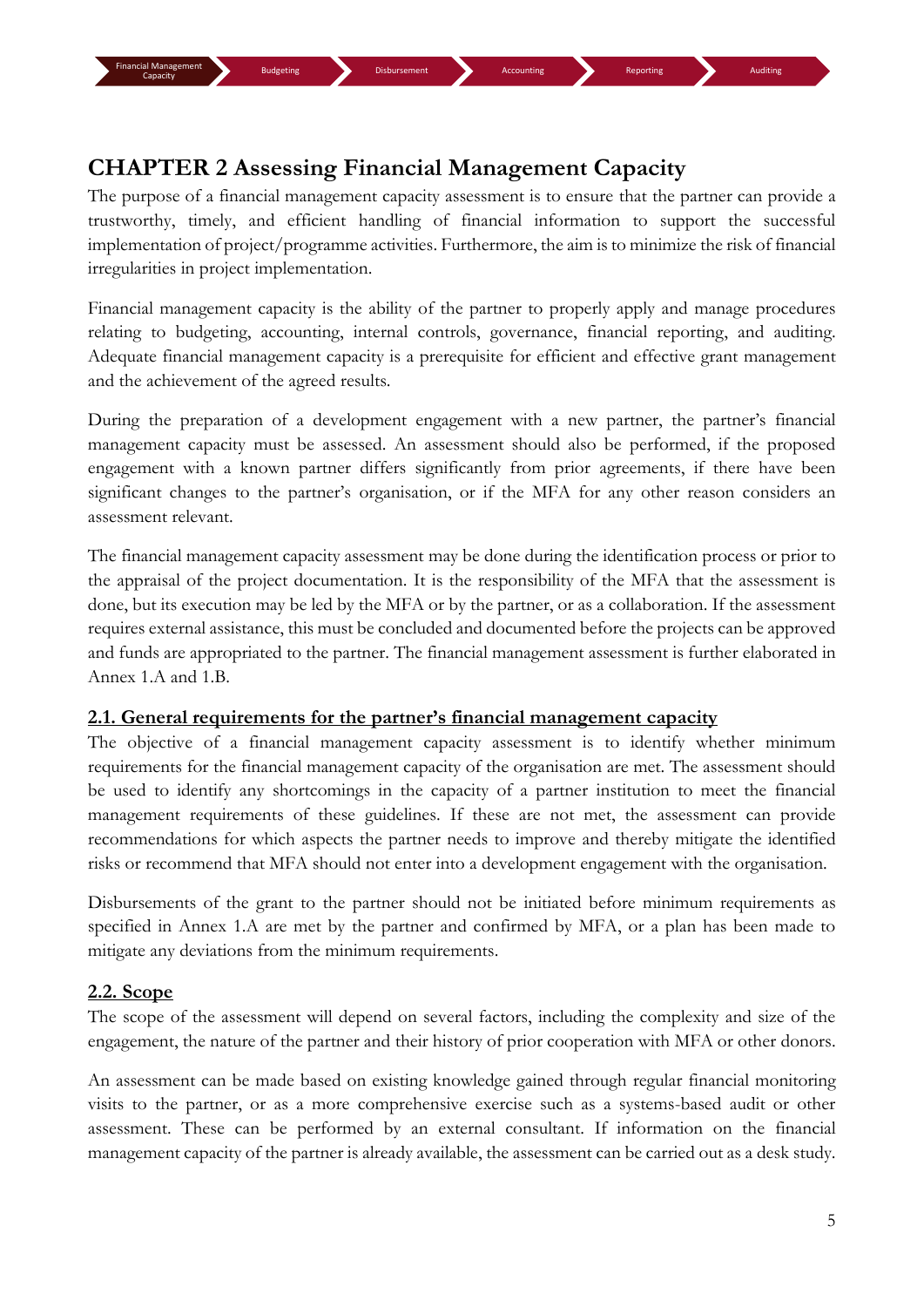

Relevant materials include e.g. appraisals by other donors, partner's own assessment, existing audit reports, etc.

#### <span id="page-7-0"></span>**2.3. Deliverables**

The financial capacity assessment is the MFA's tool to provide MFA and the partner with relevant recommendations to mitigate risks and build the capacity of the implementing partner(s). The assessment is documented and shared with the partner and a process action plan is developed for follow-up.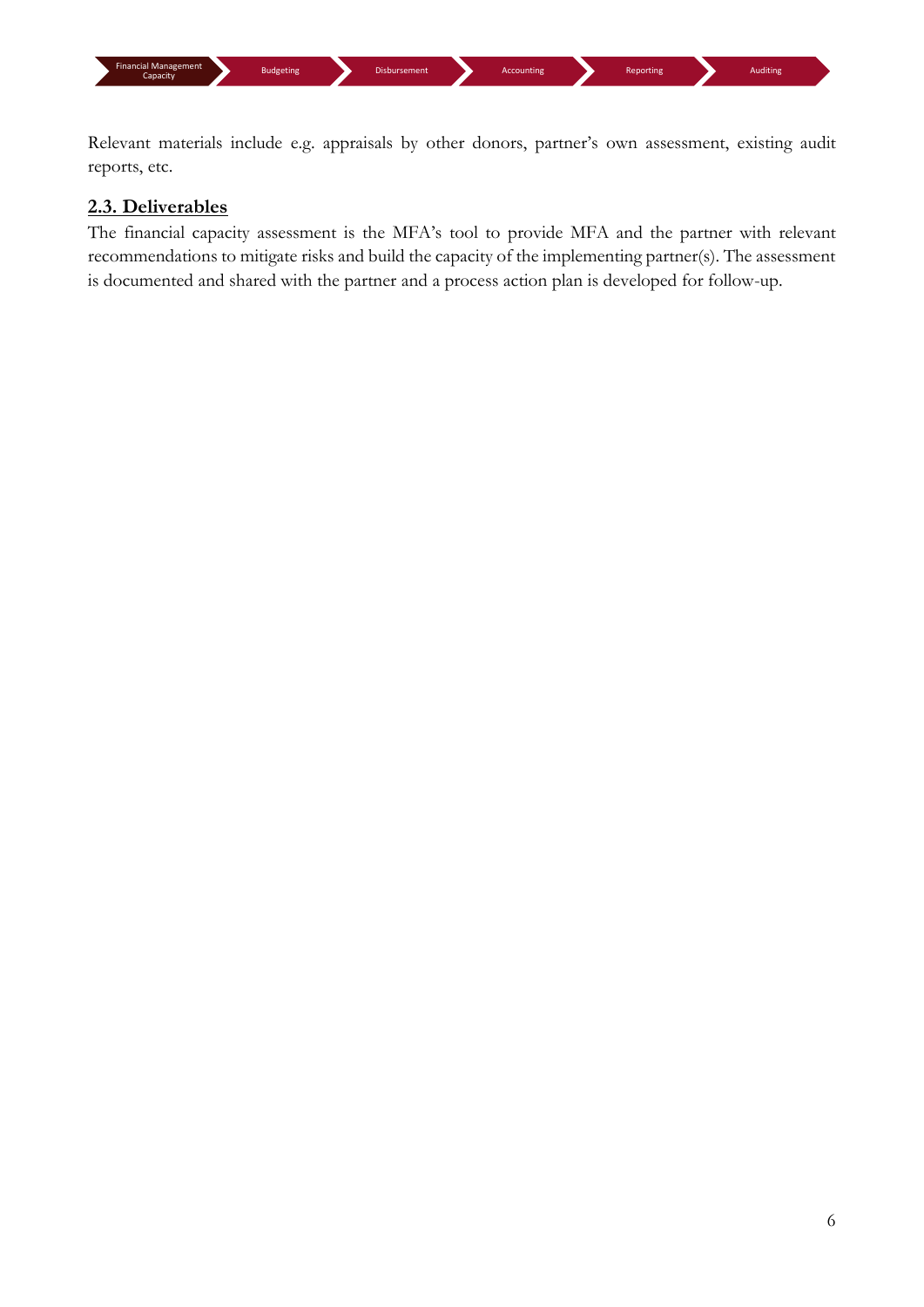## <span id="page-8-0"></span>**CHAPTER 3 Budgeting**

Financial Management

The budget is a presentation of the financial resources needed to implement the planned and agreed activities. The purpose of the budget is to determine the estimated cost of the engagement, control expenditures, measure performance through the comparison of actual cost against budget and enforce financial accountability. Hence, the budget and work plan provide the combined overview of how the project management plans to utilize the resources for the agreed activities within the time frame of the project.

Budgeting processes are an important part of the financial management of the partner organisation. The following sections provide some guiding principles for budgeting for grants from the MFA.

## <span id="page-8-1"></span>**3.1. General requirements for budgeting**

As a rule of thumb, the budget must be designed to:

- 1. Reflect all sources of income pertaining to the programme or project
- 2. Reflect all costs and composition of costs related to the achievement of the results
- 3. Reflect the timing of costs during the implementation period.

In other words the budget should be comprehensive, itemized and periodized. A grant is always provided in DKK and cannot deviate from the amount expressed in DKK. The expenditures, however, are usually in a local currency, or one used by the partner organization to implement the activities. It is thus often necessary to calculate the budget in DKK and local currency, using a standard exchange rate.

#### <span id="page-8-2"></span>**3.2 Developing the budget**

It is the responsibility of the partner as the project implementer to develop the detailed budget. The partner's own budget formats can be used directly or adapted to meet the requirements of the MFA.

The budget should be designed to reflect the structure and corresponding level of the outputs of the results framework. It should be detailed enough to show the different categories of inputs and budget items necessary for achieving the planned results.

The budget should be output-based. This means that all inputs and budget items should be directly linked to the expected results. Output-based budgeting is achieved by linking all budget items (cost) to the output/result they contribute to achieve. If a budget item is linked to two or more expected outputs, it should be divided between outputs through cost allocation (see Annex 2.A for guidance).

The budget should include all costs associated with the activities necessary for the delivery of the outputs funded under the development engagement for the period covered. For multi-year engagements, the budget should be presented at least at the level of the financial year of the partner. For shorter engagements, the budget could be divided into shorter time frames.

The budget items included in the budget presentation will depend on the type of project. Normally budget items include: salary and related staff costs, external consultant cost, rent of office premises, travel expenses, cost of services, goods, equipment, rent, and expenses related to the audit of accounts.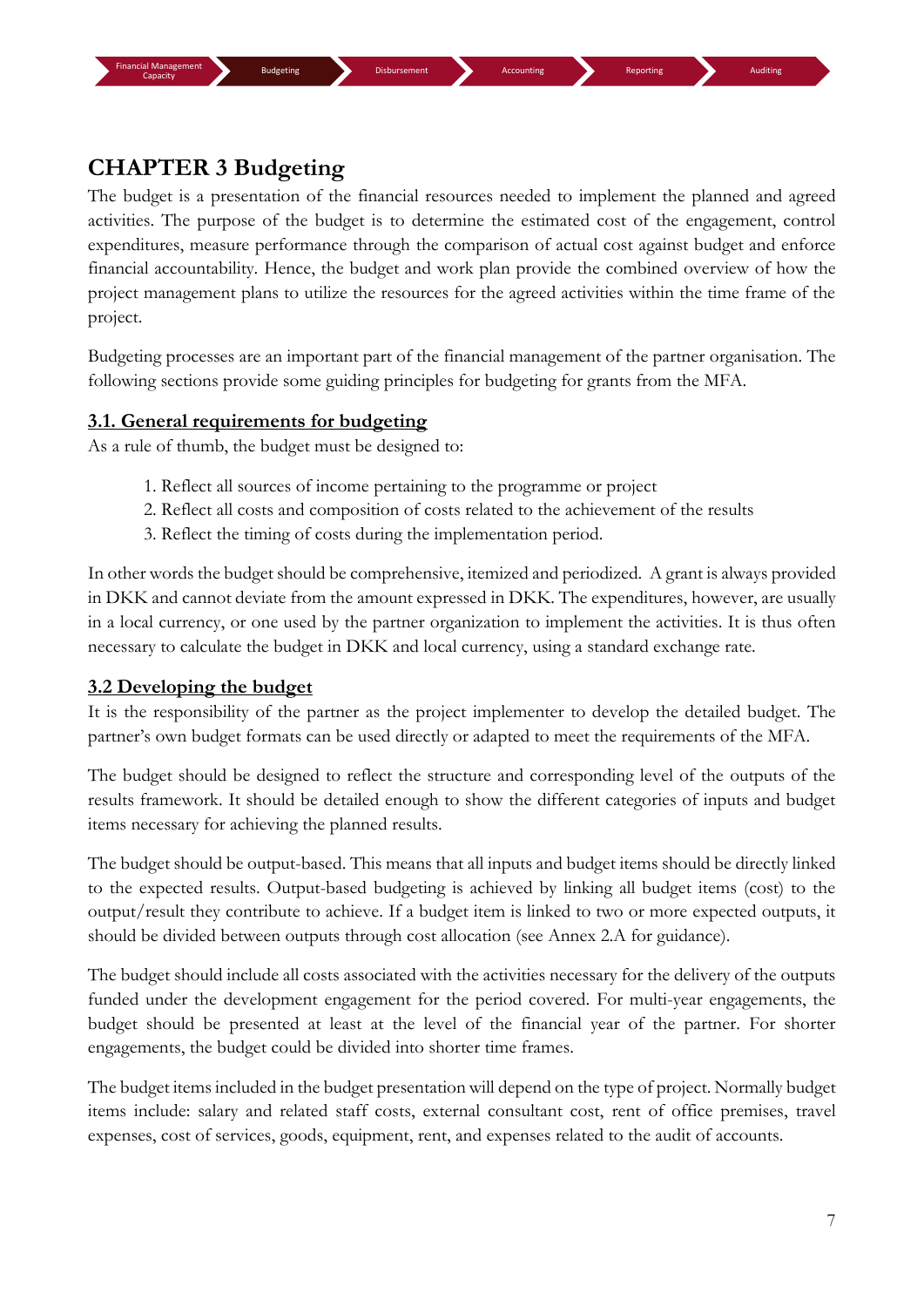The budget may contain a contingency to cover unforeseen expenses such as currency fluctuations. The contingency should not exceed 5% of the budget for total direct cost, excluding contingency, for smaller projects (less than 10 million DKK). For engagements above 10 million DKK which are implemented over more than two years, the contingency may be up to 10% of the budget for total direct cost, excluding contingency.

It can be difficult to allocate all costs to a specific output. Therefore, the budget may also include an administrative cost to cover unspecified administrative costs such as rents, office expenses, etc. The administrative cost should cover non-activity specific cost and should not surpass 7% of the direct costs of the activities, unless explicitly agreed in the DED (see Annex 7 for further guidance on administrative costs).

#### <span id="page-9-0"></span>**3.3 Managing the budget**

It is the responsibility of the partner to ensure that procedures to continuously monitor the implementation of the budget against actual expenditure and results achieved are in place. If changes occur during project implementation, which change the assumptions on which the budget is based or changes in the expected outputs, the partner should inform the MFA.

The partner should forward semiannual budget monitoring reports to the MFA in order to ensure a regular monitoring of the project implementation against the planned budget. The reporting can be used to follow the progress of the project. Depending on the project and capacity of the partner, the frequency of reporting can be agreed upon, and more frequent budget monitoring can be applied, if deemed necessary. See Chapter 6 regarding budget monitoring reports.

The DED between the partner and the MFA should describe the mechanisms for budget revision. The partner may have the discretion to re-allocate within the budget to a certain limit, if stated in the DED. Normally, changes exceeding 10 % will be presented to and approved by the steering committee or other relevant decision-making body. Spending in excess of the allocated budget (in DKK) cannot be covered by the Danish grant. Any reallocations to budget items for salaries and staff costs must be approved by the MFA.

The contingency may only be used for activities already included in the approved budget and with the explicit approval of the MFA.

#### <span id="page-9-1"></span>**3.4. Deliverables – the output-based budget**

The partner presents an output-based budget for the entire engagement to the MFA. The partner may choose to apply the template for output-based engagement budgets which is presented in Annex 2.B.

The approved budget is the basis for budget monitoring. The partner presents the budget monitoring report to the MFA at the frequency agreed. See chapter 6 (section 6.3.) for guidance on budget monitoring reports.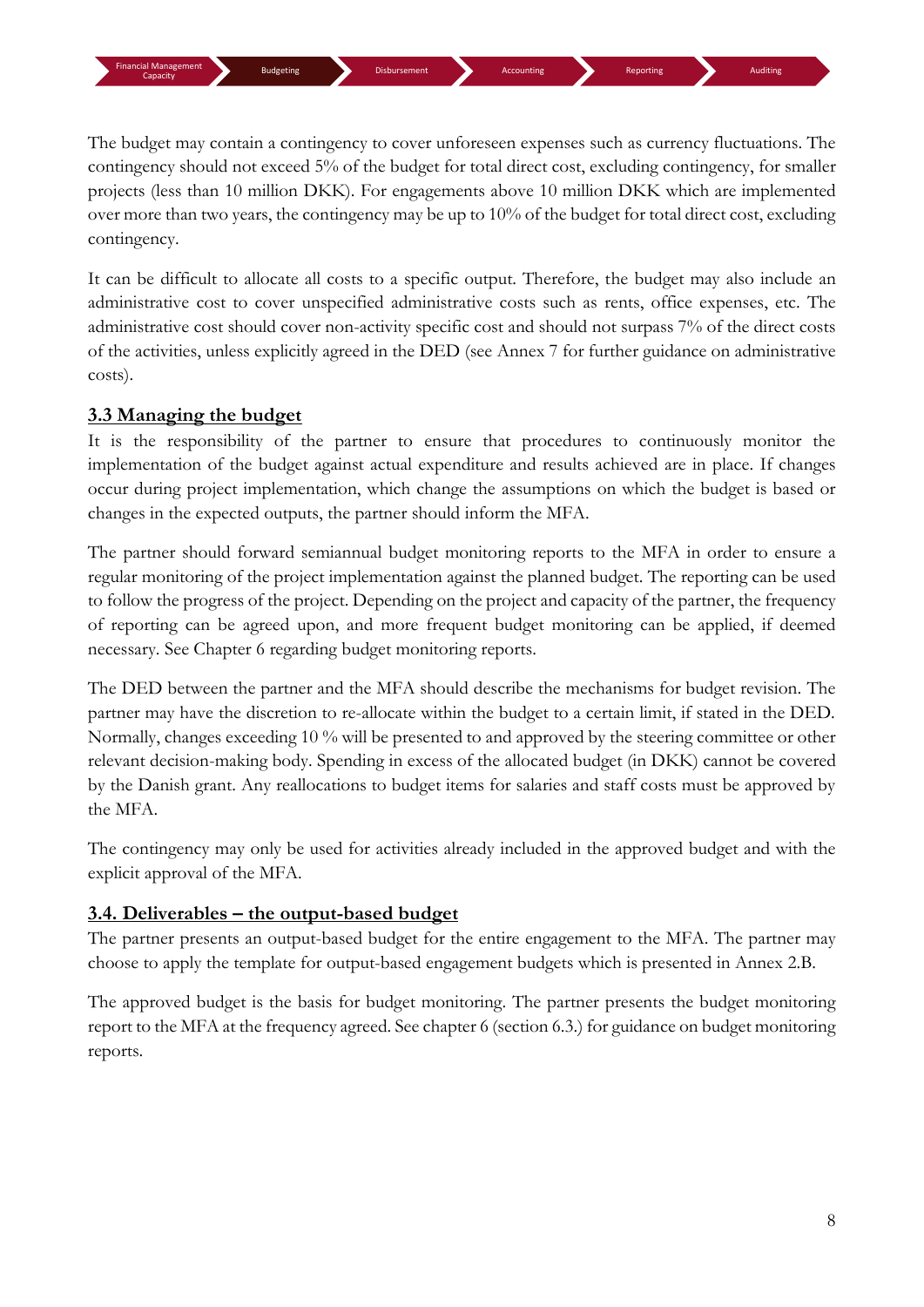Financial Management

<span id="page-10-0"></span>A disbursement or transfer of funds from the MFA to the partner is provided to cover costs as per the agreed budget. Depending on the size of the grant, the MFA usually transfers funds to partners twice a year, to cover foreseen expenditures for up to six months.

## <span id="page-10-1"></span>**4.1. General requirements for disbursement of funds**

The partner should produce an indicative disbursement schedule that covers the duration of the project. This should be aligned with the budget in such a way that funds are available in time for planned activities so that disbursements cover the liquidity needs for the coming six month period. This is also to avoid the accumulation of funds at the partner level.

The partner can only spend the funds on activities approved within the agreed budget. The funds received from MFA are to be kept in a designated bank account or alternatively the designated ledger account must be established unless otherwise agreed in the DED.

Disbursements are based on a written request from the partner indicating the detailed information on recipient bank account. The request should take into account the balance of funds previously received in order to avoid accumulation of funds for more than the coming six months.

The partner must confirm receipt of funds as soon as possible and no later than 14 days after receipt of funds from MFA.

If it is agreed that Danish funds are kept in a separate bank account, a copy of the bank statement with a reconciliation of the bank account must be attached to the request.

The disbursement of funds is subject to a number of conditions, see inserted box.

Interests accrued from bank holdings should be returned to the MFA on an annual basis, unless explicitly stated in the DED. Negative interests are to be accounted for as expenditures and may be covered by the grant.

Unused funds and any interest shall be returned to the MFA after approval of final accounts for the engagement.

## <span id="page-10-2"></span>**4.2. Deliverables – disbursement plan and request**

Partner obligations in relation to disbursement:

- 1. Create bank account for funds, if applicable
- 2. Create indicative disbursement budget based on approved budget

#### **Conditions for transfer of funds**

- There is an approved work plan and budget for the period to be financed. • Copy of bank statement with
- balance of accounts.
- Satisfactory technical and financial reporting has been submitted for previous periods.
- Confirmed reception of prior transfers.
- Satisfactory use of prior transfers.
- There is an approved work plan and
- budget for the period to be financed.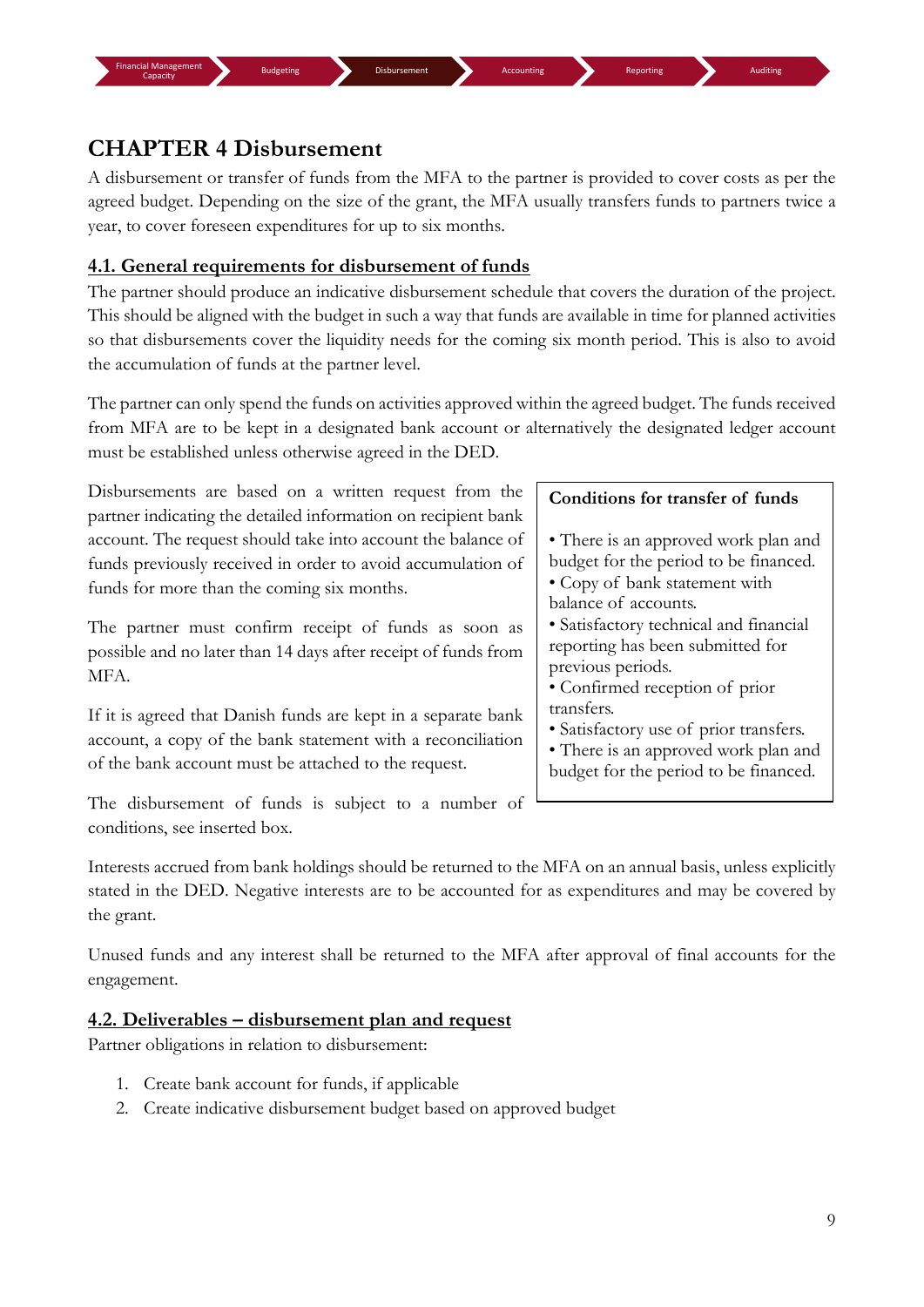- 3. Prepare request for disbursement of funds for upcoming six months
- 4. Prepare new disbursement budget, if request differs from indicative disbursement budget
- 5. Request transfer of funds semi-annually. See insert for requirements for request for disbursement of funds. A template is available in Annex 3
- 6. Confirm receipt of funds within 14 days after receipt
- 7. Prepare statement on interest accrued annually
- 8. Repay interest (annually)

#### **Requirements for request for disbursements**

- Funds previously received
- Funds previously spent
- Bank statement or bank
- reconciliation. Balance, if applicable
- Budget for the next period
- Amount requested for
- transfer/disbursement
- Bank details (IBAN account number, recipient bank name and address)
- Two authorised signatures

Flow chart illustration of the disbursement process.

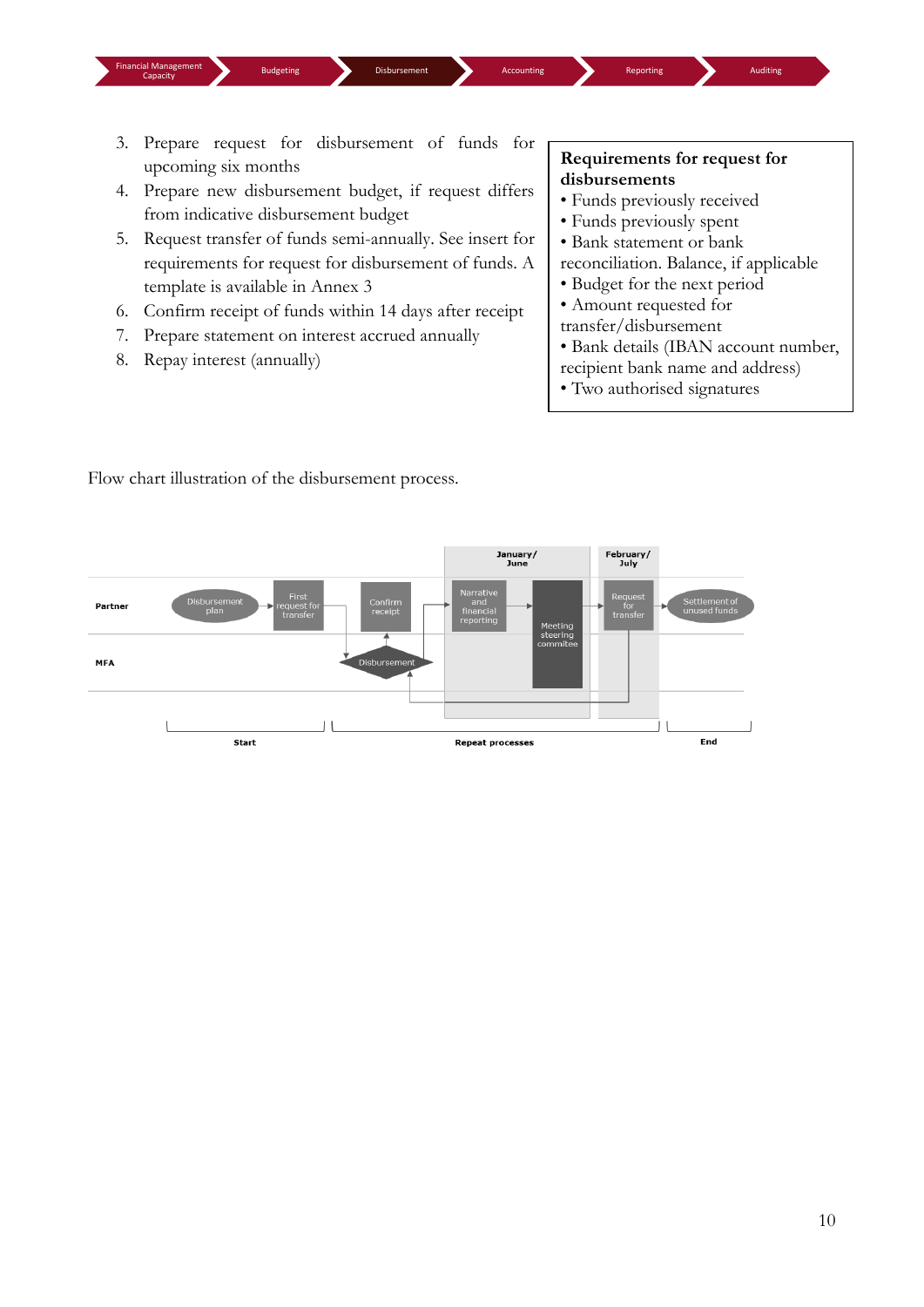| <b>Financial Management</b><br>Capacity | Budgeting | <b>Disbursement</b> | <b>Accounting</b> | <b>Reporting</b> | <b>Auditing</b> |
|-----------------------------------------|-----------|---------------------|-------------------|------------------|-----------------|
|-----------------------------------------|-----------|---------------------|-------------------|------------------|-----------------|

# <span id="page-12-0"></span>**CHAPTER 5 Accounting procedures**

Good and well-described procedures for accounting and a digitised dedicated accounting system is the basis for creating the conditions for a sound financial management of the project funds. A well-designed accounting system is the basis for controlling, reporting and auditing of the financial performance of the project/programme.

The following principles and requirements apply for partner-level accounting when receiving Danish development funds from the MFA.

The general principles as set forth in this chapter are expected to be adhered to by all partners.

## <span id="page-12-1"></span>**5.1. Recording of costs (chart of accounts, cost-center and use of dimensions)**

The accounting setup of the partner should ensure a recording of cost in such a way that, where Danish funds are used, the individual transaction can be clearly linked to the budget of the engagement. An alignment between the budget and the chart of accounts is necessary in order for the partner to deliver audited annual financial statements, as well as budget monitoring reports, aligned to the budget.

Annex 4 provides guidance on how to analyze and if necessary adjust the accounting setup in relation to integrating the output-based budget with the chart of accounts by use of cost-centers or by tagging the transactions using multiple dimensions in the accounting system.

## <span id="page-12-2"></span>**5.2. Accounting records and internal controls**

The partner is required to maintain accurate records of all financial transactions and fully account for the resources provided for operations using appropriate accounting and double-entry-bookkeeping bookkeeping systems. Partners are required to establish and maintain accounting records and documents on all activities funded by the MFA. Records must be systematic, easily traceable, identifiable and verifiable. The partner must ensure safe and up-to-date back-up systems to eliminate the risk of losing accounting data.

As part of the financial capacity assessment in the appraisal phase, the MFA unit will evaluate the partner's accounting system and internal controls (see chapter 2). The partner organisation should therefore meet the minimum requirements as listed in 1.A regarding financial capacity. The partner's organisation manual or manual for accounting policies and procedures must as a minimum include the specifications below in relation to the programme/project.

- Accounting principles applied for registration of income and expenditures
- Segregation of duties between executing, registering, authorizing, and controlling roles
- Purchasing procedures defining who can authorize purchases on which budget lines and up to certain ceiling amounts, if relevant. Description of tender procedures and roles, including determination of minimum amounts that require tendering and at what organisational level tenders are approved
- Procedures on reconciliation of accounts, salaries and cash and bank accounts balances
- Asset register. Description of information on assets and procedures for asset management, including frequency of register updating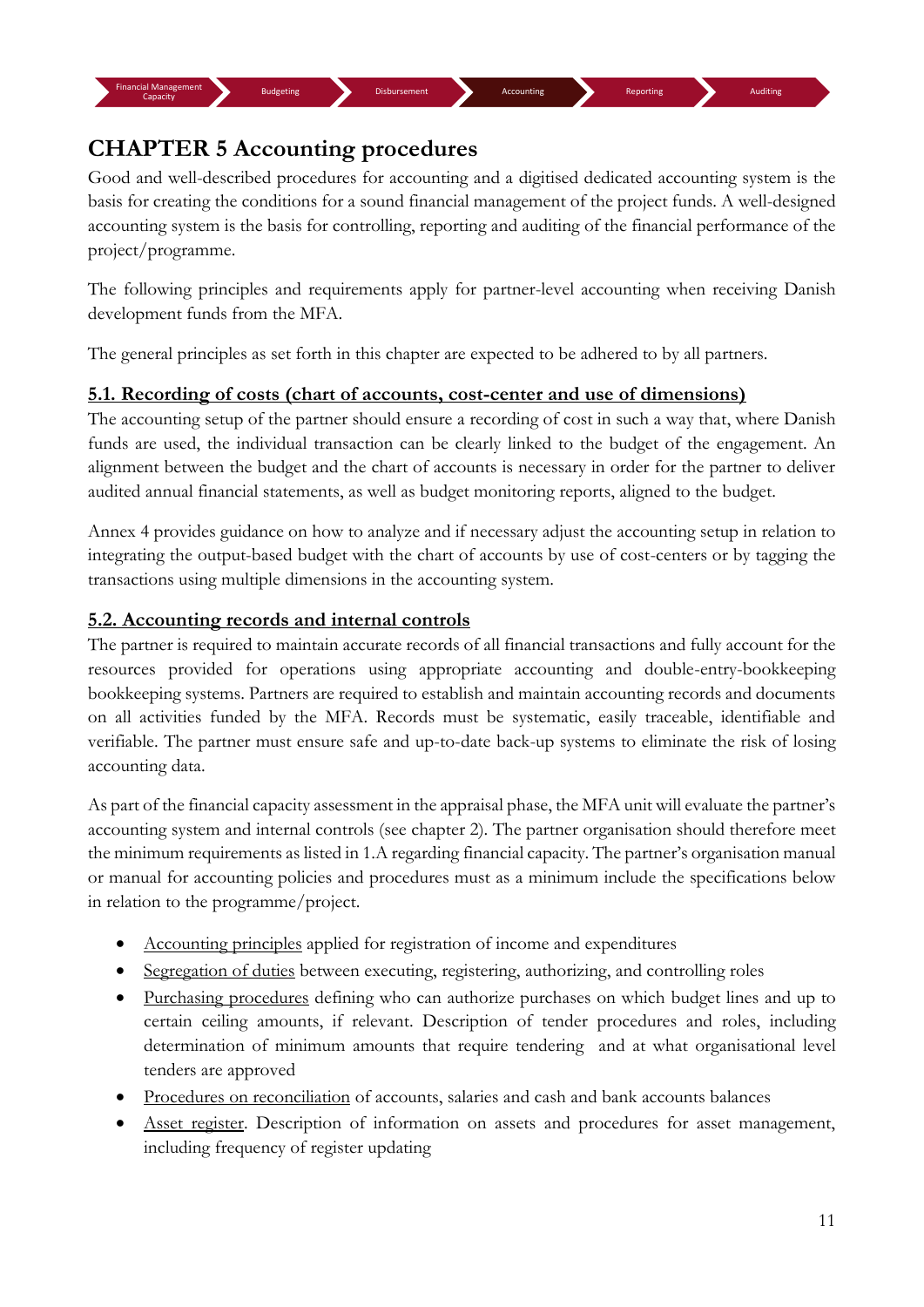Financial Management

- Procedures and roles for approval of paychecks and salary calculations on a monthly basis
- Description of salary management, including procedures for maintaining staff and payroll records such as contracts, salary statements and time sheets. For local staff recruited on fixed-term contracts, details of remuneration paid, duly substantiated by the person in charge locally, broken down into gross salary, social security charges, insurance and net salary should be applied.

It is noted that it is best practice to expand the accounting policy into a financial management policy, which, in addition to the above mentioned sections, also includes sections on policies, procedures and roles in relation to budgeting, reporting and governance.

The Danish funds and funds from other sources should not necessarily be registered in separate bank accounts, but must be easily distinguishable in the accounts set-up of the organisation.

Accounting records should be kept for a period of ten years after completion of the engagement.

The partner shall allow accounting verifications to be carried out by the MFA and external audit companies and for them to conduct any verifications, review or other exercise deemed necessary by the MFA.

#### <span id="page-13-0"></span>**5.3. Accounting standards and criteria for recognition of cost and income**

Accounting practices should be aligned to local legislation, and the MFA encourages partners to use internationally accepted accounting standards as the basis for their accounting practices. However, MFA recognises that accounting practices may differ from country to country. As a minimum the accounting standards and policies applied must comply with the accounting legislation in the country concerned.

The following is considered good practice for recognition of expenditure and income and must be applied in the accounting procedures of the partner organisation:

- For recognition of income, a cash-based accounting principle should be applied
- For the partner to maintain the overview of commitments on expenditure, the accrual basis of accounting should be applied. This method ensures that expenditure are recorded in the accounts when the expenditure has been agreed with the supplier. Registration of accrued expenditure should be at least yearly and preferably quarterly to align with quarterly budget monitoring reports.
- Costs are recognised in yearly financial statements for specific activities when the cost is:
	- o Incurred in the implementation period of the engagement
	- o Pertaining to the engagement
	- o Necessary for the engagement
	- o Supported by verifiable documentation
- Funds transferred from the partner to the sub-partners should only be recorded as expensed once an audit has verified the expenditure at sub-partner level.
- Costs in currencies other than that of the accounts are translated using the exchange rate at time of the transaction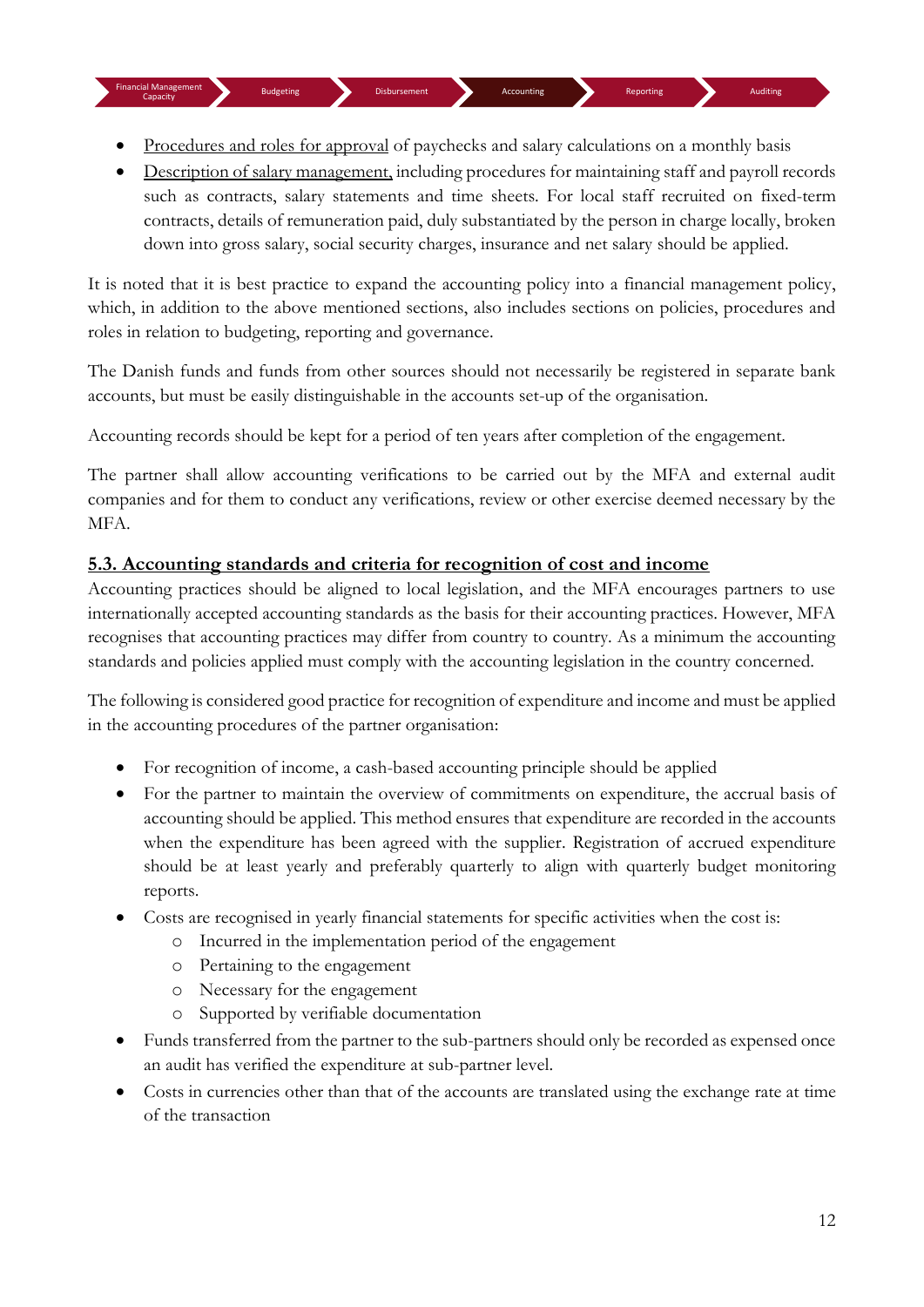| <b>Financial Manageme</b> |
|---------------------------|
| $C$ anacitu               |

- A weighted average of currency rates can be applied for costs incurred by partners based on transfers
- Expenditures for assets exceeding a value of 500 EUR, such as vehicles, computers, mobile phones, satellites/GPS devices must be included in the asset list and included in reporting. Other transferrable items should also be included in the asset list and included in reporting
- Grants received must be recognised as income or accrued income when received in the bank or when a letter of commitment is received depending on the accounting policy of the partner
- Interests must be recognised as income when recorded by the bank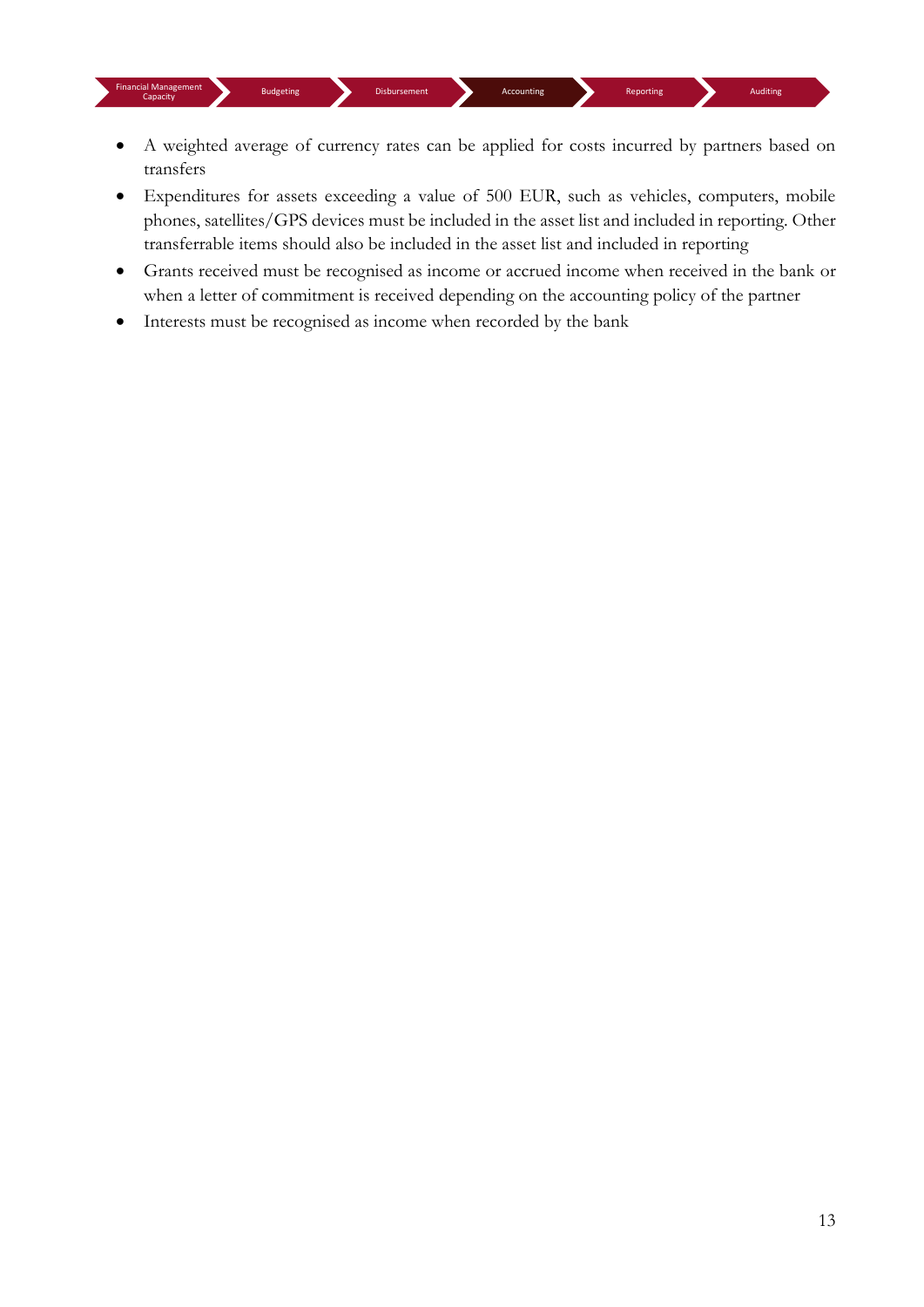| Financial Management<br><b>Capacity</b> | dgeting<br><b>Disbursement</b> | Accounting | <b>Reporting</b> | Auditing |
|-----------------------------------------|--------------------------------|------------|------------------|----------|
|-----------------------------------------|--------------------------------|------------|------------------|----------|

# <span id="page-15-0"></span>**CHAPTER 6 Reporting**

The purpose of the financial reporting is to ensure proper administration and monitoring of funds and to allow for timely allocation and adjustment of project/programme activities and resources when necessary.

#### <span id="page-15-1"></span>**6.1. General requirements for reporting**

Reporting consists of several elements such as technical and financial progress and results of the engagement. The financial reports should, where feasible, be submitted together with technical/narrative reports to ensure that progress is monitored consistently across resources, results and activities.

The financial reports can be divided into two types of reports – the audited annual financial statements and budget monitoring reports, which are regular unaudited financial reports comparing actual expenditures to the approved budget.

| Characteristics                 | Audited<br>financial<br>annual | <b>Budget monitoring reports</b>  |
|---------------------------------|--------------------------------|-----------------------------------|
|                                 | statements                     |                                   |
| Reporting frequency             | Yearly                         | Preferably bi-annual or quarterly |
| Reporting period covered        | Yearly                         | Preferably six months or quarter  |
| Prepared by                     | Audit company or partner       | Partner                           |
| Is audited by an external audit | Yes                            | $\rm No$                          |
| company                         |                                |                                   |
| Responsible for validity<br>of  | Partner management,<br>quality | Partner management                |
| figures                         | assurance by audit company     |                                   |
| Includes budget                 | Preferably                     | Yes                               |
| Includes budget variance        | Preferably                     | Yes                               |
| Includes comments<br>on         | Maybe on overall variance      | Yes                               |
| individual variances            |                                |                                   |
| Responsible for follow up on    | Partner management             | Project management                |
| variances and recommendations   |                                |                                   |
| Includes result indicators      | $\rm No$                       | Preferably                        |

Budget monitoring reports are required for projects/programmes and earmarked contributions across all types of partnering organisations. The frequency, format and content can vary on the partner profile, capacity and size of the engagement. This should be described in the engagement agreement prior to implementation. In addition to the regular reporting, the MFA may request additional information and details.

## <span id="page-15-2"></span>**6.2. Reporting frequency**

The frequency of reporting shall be described in the engagement agreement. As far as possible, reporting should be aligned with, or fully integrated into, the reporting cycles of the partner.

The minimum requirement for reporting frequency on development engagements and earmarked contributions is an audited annual financial statement and a budget monitoring report. The reporting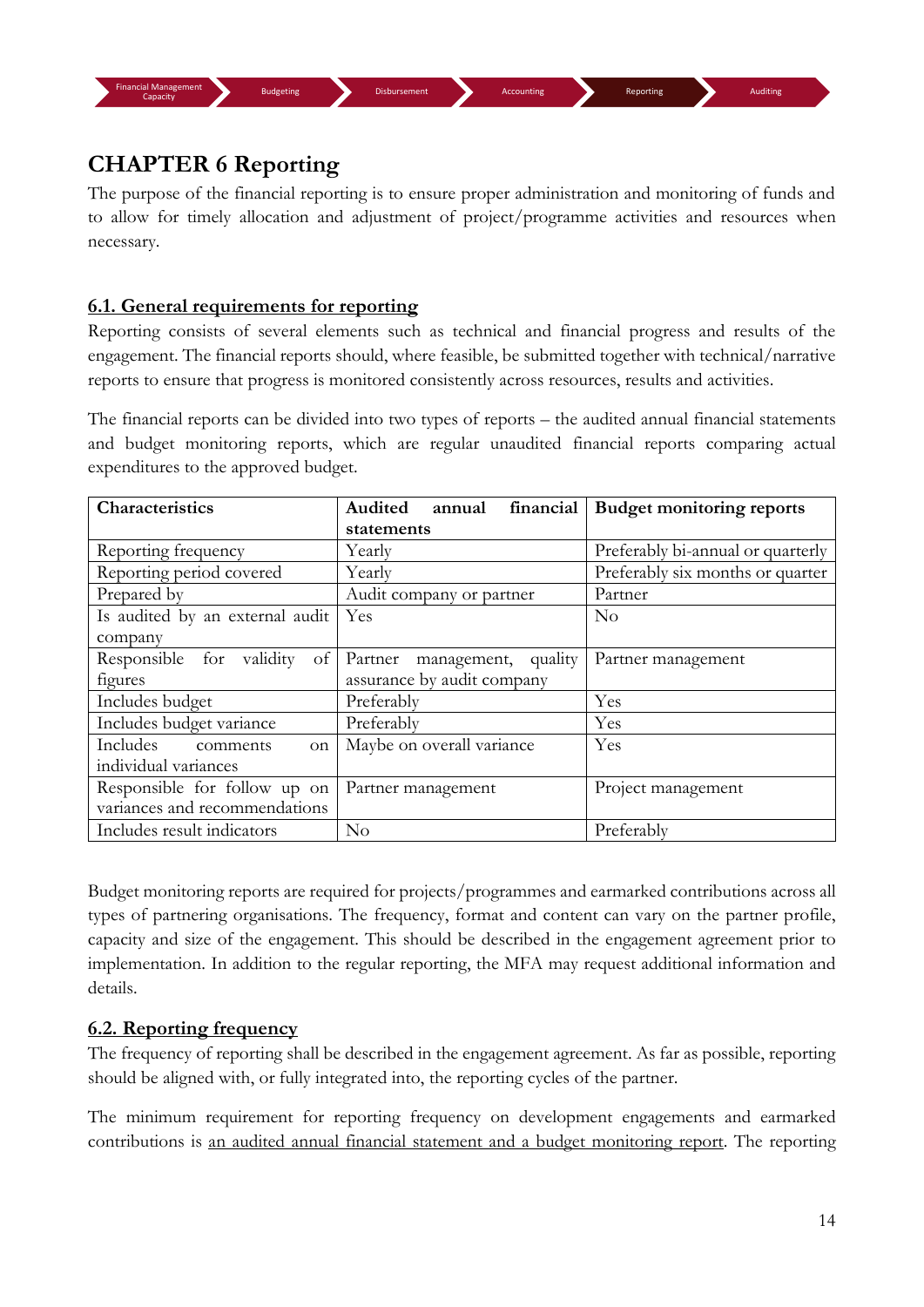on manuscrime and Budgeting Disbursement Accounting Reporting Reporting Auditing

Financial Management

frequency may be different throughout the activity period, with more frequent reporting being used during the inception and closure phases. The exact requirements should be agreed with partners and stated in the engagement agreement.

An illustrative example of a financial reporting set-up covering a multi-annual project engagement is shown below. The table illustrates the different reporting requirements and best practices for the types of financial reporting over a three-year period, where the engagement activities are completed after three years and final report is received in the fourth year. (Q2 Year 4) The reporting frequency must always be adopted to the specific needs and the identified risks of the individual engagement.

| Proces                                              |  | Year <sub>0</sub> |   | Year 1 |  | Year <sub>2</sub>                                           |   | Year <sub>3</sub> |  | Year <sub>4</sub> |  |
|-----------------------------------------------------|--|-------------------|---|--------|--|-------------------------------------------------------------|---|-------------------|--|-------------------|--|
| • Deliverable                                       |  |                   |   |        |  | Q1 Q2 Q3 Q4 Q1 Q2 Q3 Q4 Q1 Q2 Q3 Q4 Q1 Q2 Q3 Q4 Q1 Q2 Q3 Q4 |   |                   |  |                   |  |
| <b>Financial management capacity</b>                |  |                   |   |        |  |                                                             |   |                   |  |                   |  |
| Assessment                                          |  |                   |   |        |  |                                                             |   |                   |  |                   |  |
| Financial monitoring visit by MFA                   |  |                   |   |        |  |                                                             |   |                   |  |                   |  |
| <b>Budget and budget revisions</b>                  |  |                   |   |        |  |                                                             |   |                   |  |                   |  |
| Initial budget developed as part of programme       |  |                   |   |        |  |                                                             |   |                   |  |                   |  |
| development                                         |  |                   |   |        |  |                                                             |   |                   |  |                   |  |
| Budget revision based on budget monitoring and      |  |                   |   |        |  |                                                             |   |                   |  |                   |  |
| results reporting                                   |  |                   |   | ۰      |  | ٠                                                           |   |                   |  |                   |  |
| <b>Budget monitoring reports</b>                    |  |                   |   |        |  |                                                             |   |                   |  |                   |  |
| Format developed and aligned with MFA guidelines    |  |                   |   |        |  |                                                             |   |                   |  |                   |  |
| Quarterly budget monitoring reports                 |  |                   | ٠ |        |  |                                                             |   |                   |  |                   |  |
| <b>Disbursement plan</b>                            |  |                   |   |        |  |                                                             |   |                   |  |                   |  |
| Initial disbursement plan developed on the basis of |  |                   |   |        |  |                                                             |   |                   |  |                   |  |
| budgeted expenditures                               |  |                   |   |        |  |                                                             |   |                   |  |                   |  |
| Requests for transfer of funds                      |  |                   | ٠ | ٠      |  | ۰                                                           | ٠ |                   |  |                   |  |
| <b>Audited financial statements</b>                 |  |                   |   |        |  |                                                             |   |                   |  |                   |  |
| ToR for engagement of audit services                |  |                   |   |        |  |                                                             |   |                   |  |                   |  |
| Annual audited financial statement                  |  |                   |   |        |  |                                                             |   |                   |  |                   |  |
| Final audited financial statement for entire        |  |                   |   |        |  |                                                             |   |                   |  |                   |  |
| project/programme                                   |  |                   |   |        |  |                                                             |   |                   |  |                   |  |
| <b>Completion report</b>                            |  |                   |   |        |  |                                                             |   |                   |  |                   |  |
| Final report / completion report                    |  |                   |   |        |  |                                                             |   |                   |  |                   |  |

#### <span id="page-16-0"></span>**6.3. Budget monitoring reports**

The purpose of the budget monitoring reports is to monitor and report on progress against agreed plan and budget for a specific period of time. As such, the budget monitoring reports are the primary tool to keep track of resources and compare expenditures to results.

The budget monitoring reports should be drawn up to the same level of detail as the detailed outputbased budget and include budget figures, actual expenditures and variance for both the accounting period in question and accumulated for the entire engagement period.

The information presented in the budget monitoring reports should be:

- Funds received during the period and accumulated
- Budget for the period and accumulated
- Actual expenditure for the period and accumulated
- Variance between budget and expenditure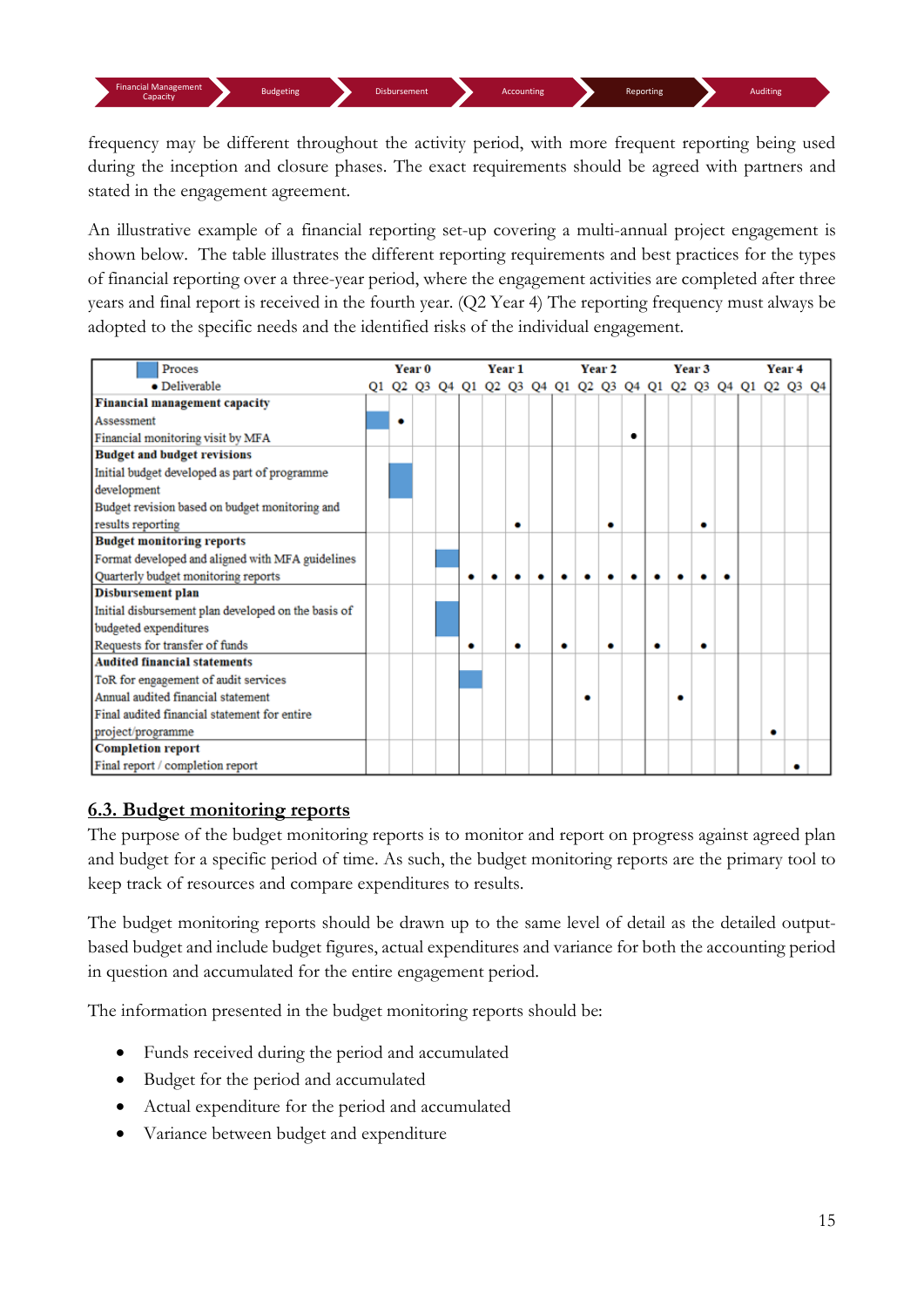Financial Management

on manuscrime and Budgeting Disbursement Accounting Reporting Reporting Auditing

 Explanation of significant deviations between budget and expenditure and description of mitigating measures

Best practice is to include a column reporting on output progress and results for the period, as well as columns comparing total accumulated expenditure over the total programme period to the total programme budget. A template budget monitoring report that can be adjusted to the specific engagement and partner is provided in Annex 2.B, which partners may use as it is, or as a guidance.

Partners can use own formats, provided the minimum required information as stated above is included. The budget monitoring report must be endorsed by management and presented to the MFA, as well as other relevant authorities, such as the steering committee, other donors etc.

#### <span id="page-17-0"></span>**6.4. Audited annual financial statements**

Aligning to partner reporting cycles and procedures also means considering whether it is relevant to use the existing financial reporting of the partner. Audited annual financial statements can be in different forms. Below are three main categories:

- Organisational statement: Financial statements cover the financial situation of the entire organisation, including all income and expenditure for the organisation specified in the financial statements. Organisational statements should be used, when the Danish contribution is given as core funding or similar. It can also be used as supplement to stand-alone reporting.
- Appendix statement: Financial statements cover the financial situation of the entire organisation, but detailed income and expenditure information pertaining to particular grants/engagements is specified in notes or appendices to the financial statement. Appendix statements should be used, when the Danish support is for a specific activity or engagement, but where it is considered sufficient, that the activity/engagement is audited as part of the general audit of that organisation.
- Stand alone or special purpose statement: Financial statements, which only cover income and expenditure for the particular activities funded through MFA. Stand alone or special purpose statements should be used, when the Danish support is for a specific engagement, and it is considered useful or necessary with a more comprehensive audit of the specific engagement.

A comparison of advantages and disadvantages across the three types of audited annual financial statements is shown below.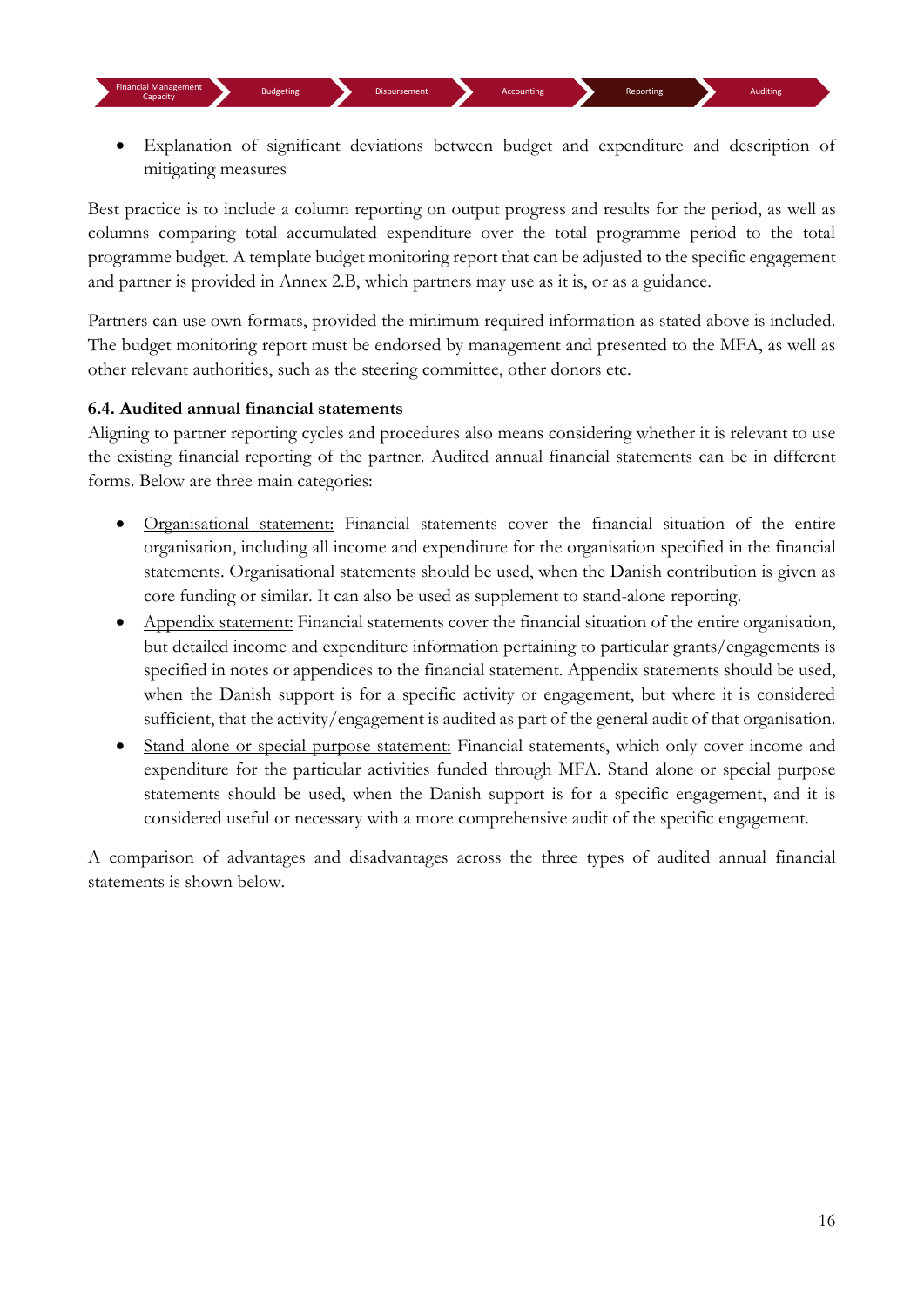| <b>Financial Management</b> |
|-----------------------------|
| Capacity                    |

on manuscrime and Budgeting Disbursement Accounting Reporting Reporting Auditing

|                | Advantages                                                                                                                                 | Disadvantages                                                                                                                            | Typical scenario                                                                                                                                                                                                                                                                                                                                                                    |
|----------------|--------------------------------------------------------------------------------------------------------------------------------------------|------------------------------------------------------------------------------------------------------------------------------------------|-------------------------------------------------------------------------------------------------------------------------------------------------------------------------------------------------------------------------------------------------------------------------------------------------------------------------------------------------------------------------------------|
| Organisational | Alignment with the<br>reporting set-up of the<br>partner. No double<br>reporting.                                                          | Difficult or no<br>possibilities for<br>accommodating<br>special/MFA reporting<br>requirements.                                          | Often relevant for large partners with a<br>substantial financial management<br>capacity and grants from many<br>sources/donors. Typically applicable to<br>multilateral organisations and core<br>funding arrangements.                                                                                                                                                            |
| Appendix       | Alignment with the<br>reporting set-up of the<br>partner with the<br>option of more<br>detailed information<br>on the MFA<br>contribution. | Limited possibility for<br>accommodating<br>special/MFA reporting<br>requirements.<br>No information on<br>output level<br>expenditures. | As above, but relevant where it is<br>possible or necessary to impose<br>special/MFA reporting requirements.<br>Situations where grants are material<br>(significant amounts in a MFA context<br>or as a percentage of partner turnover or<br>of high political importance) Typically<br>applicable to international organisations,<br>and governmental/parastatal<br>organisations |
| Stand-alone    | Detailed reporting<br>with the possibility of<br>fully accommodating<br>MFA reporting<br>requirements in terms<br>of specificity.          | Reporting only covers<br>the grant $-$ not the entire<br>financial management of<br>the partner. Risk of<br>double reporting.            | The preferred type of reporting from a<br>donor perspective for programmes and<br>earmarked funds as it gives the full<br>picture of expenditures on output level,<br>whereby it is comparable to the budget.                                                                                                                                                                       |

The relevant type of audited annual financial statement category will be described in the engagement agreement. The type will depend on the modality, capacity of partner, budget size, and complexity of the activities.

## <span id="page-18-0"></span>**6.4.1. Format and content of the audited annual financial statement**

The audited annual financial statement must, regardless of the category as stated above, include

- **Frontpage**: with information about the period which the financial statement covers, the name of partner organisation, the identification of the activity/engagement, including the MFA file number
- **Statement by management**: with management's endorsement of the financial statement. Should include signature by management as agreed
- **Auditor's opinion**: See chapter 7 for the specific requirements for the audit
- **Income & expenditure:** including income during the period, budget for the period, actual expenditure, variance between budget and expenditure, and explanation of significant deviations between budget and expenditure
- **Notes**: including
	- o income received (from all sources). The Danish contribution must be identified explicitly
	- o a list of fixed assets
	- o statement on accounting principles applied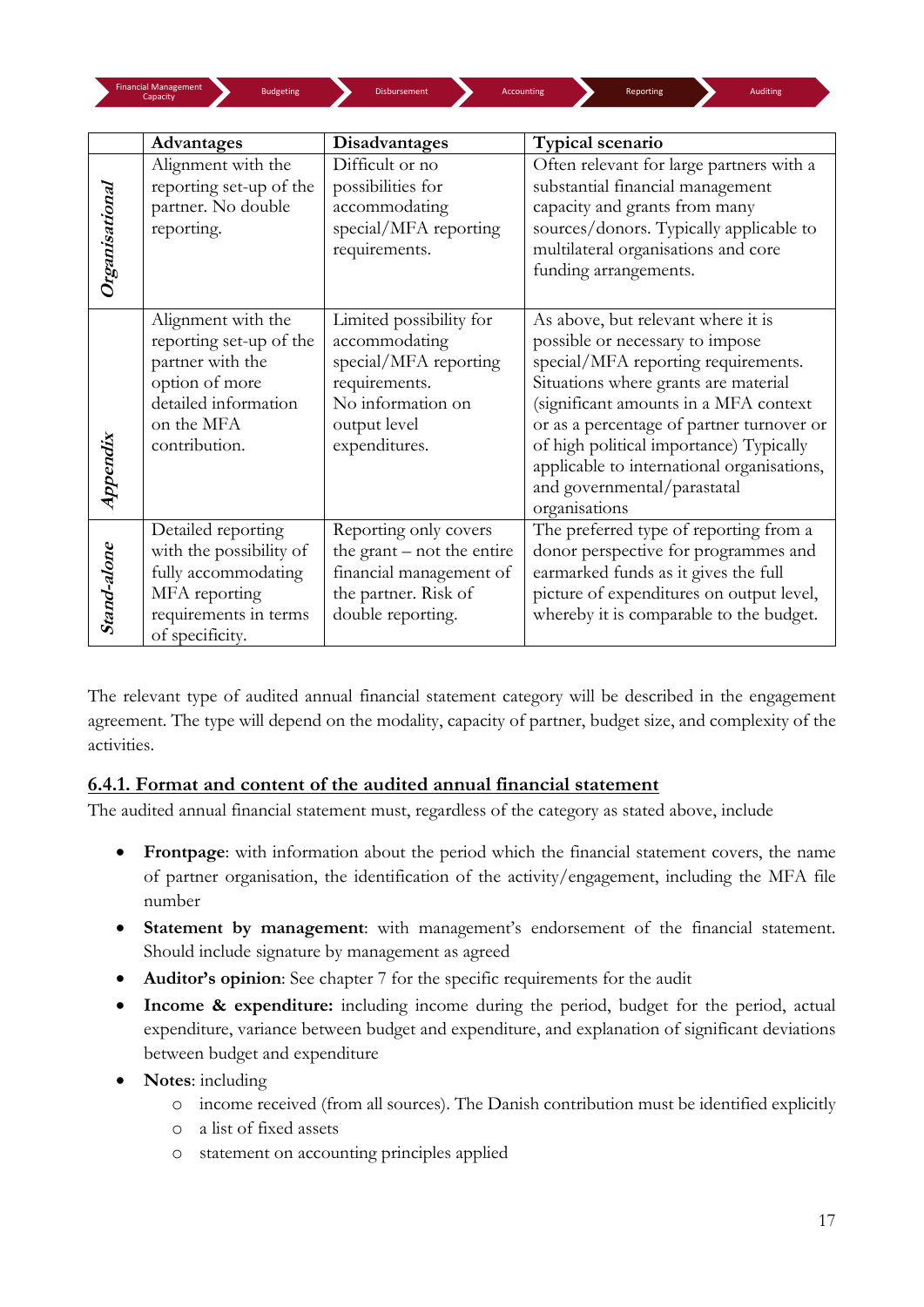Financial Management

- **Statement on liabilities**: should disclose amounts owed to or by the partner
- **Statement on repayment of bank interest**: statement on bank interest accrued from the Danish funds and information about repayment, where applicable
- **Management letter**: signed by the auditor and elaborating on tasks performed, risks identified with a classification of severity and recommendations for risk minimizing actions. The management letter may be submitted as a separate report.

If the partner provides grants for other partners as part of the activity, the statement shall also contain a financial statement on all subgrants, including: funds granted, funds transferred, funds accounted for.

The audited annual financial statement should be submitted together with the technical/narrative reporting covering progress and results of the engagement.

If reporting is done in a stand-alone financial statement format, the expenditure lines should be structured according to the output-based budget, thus providing information about the linkage between output and expenditure.

The audited annual financial statements must be submitted to MFA no later than six months following the end of the financial year.

#### <span id="page-19-0"></span>**6.4.2. Final financial statement**

Upon completion of an engagement, the partner is required to present a final financial statement along with the completion report covering the entire project/programme/activity. The final financial statements must be submitted no later than six months following the end of the project/programme period and be signed by the auditor as audited.

As part of the final audited financial statement, a specification of any remaining unspent funds and interest earned, but not yet transferred to the MFA, is presented and these funds are repaid to the MFA.

#### <span id="page-19-1"></span>**6.4.3 Handover or liquidation of assets**

Where the agreement, at its expiry, provides for a transfer of equipment, fixtures or buildings funded through the Danish grant, the partner is required to prepare a list of the items concerned indicating current value and acquisition prices. This list shall be included in a handover note for transfer of assets as part of the final reporting. The handover note must have two authorized signatures (see Annex 6 for format for an example of a handover note).

The intention of handing over assets to the partner, should be considered already during the formulation phase and then advanced during the implementation of the engagement. (Ref. P&P and the guidance note on exiting from bilateral development cooperation)

Ensuring an early discussion on the relevance of a handover of assets allows for a better strategic planning for both partner and the MFA. An important element when considering the handover of assets is the partner's capacity to maintain and operate them. Furthermore, it is relevant to consider whether the partner would still have actual use of the asset as part of its operations, also beyond the engagement, and whether this usage would be within the initial objective of the grant. MFA should insist on full transparency regarding the handover of assets both in the local community, within the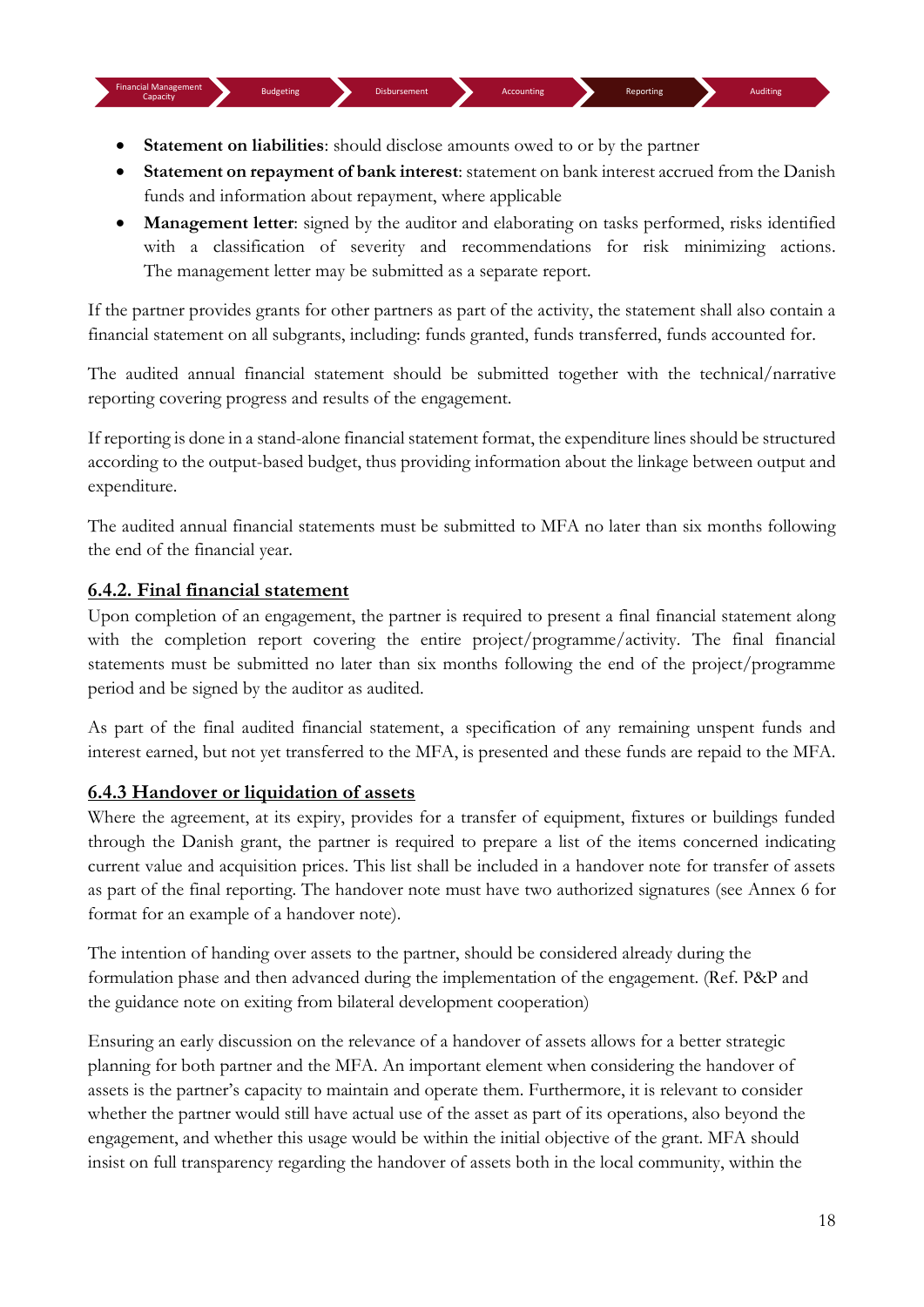| <b>Financial Management</b><br><b>Auditing</b><br><b>Disbursement</b><br>dgeting<br>ccounting<br>Reporting<br>Capacity |  |
|------------------------------------------------------------------------------------------------------------------------|--|
|------------------------------------------------------------------------------------------------------------------------|--|

organisation, towards local authorities (vehicle registry or other), and also in regards to any existing donor group or to potential donors. The assets should be formally registered as assets in the accounts.

Where there is no basis for handing over assets, these must be liquidated and the income is to be returned to the MFA.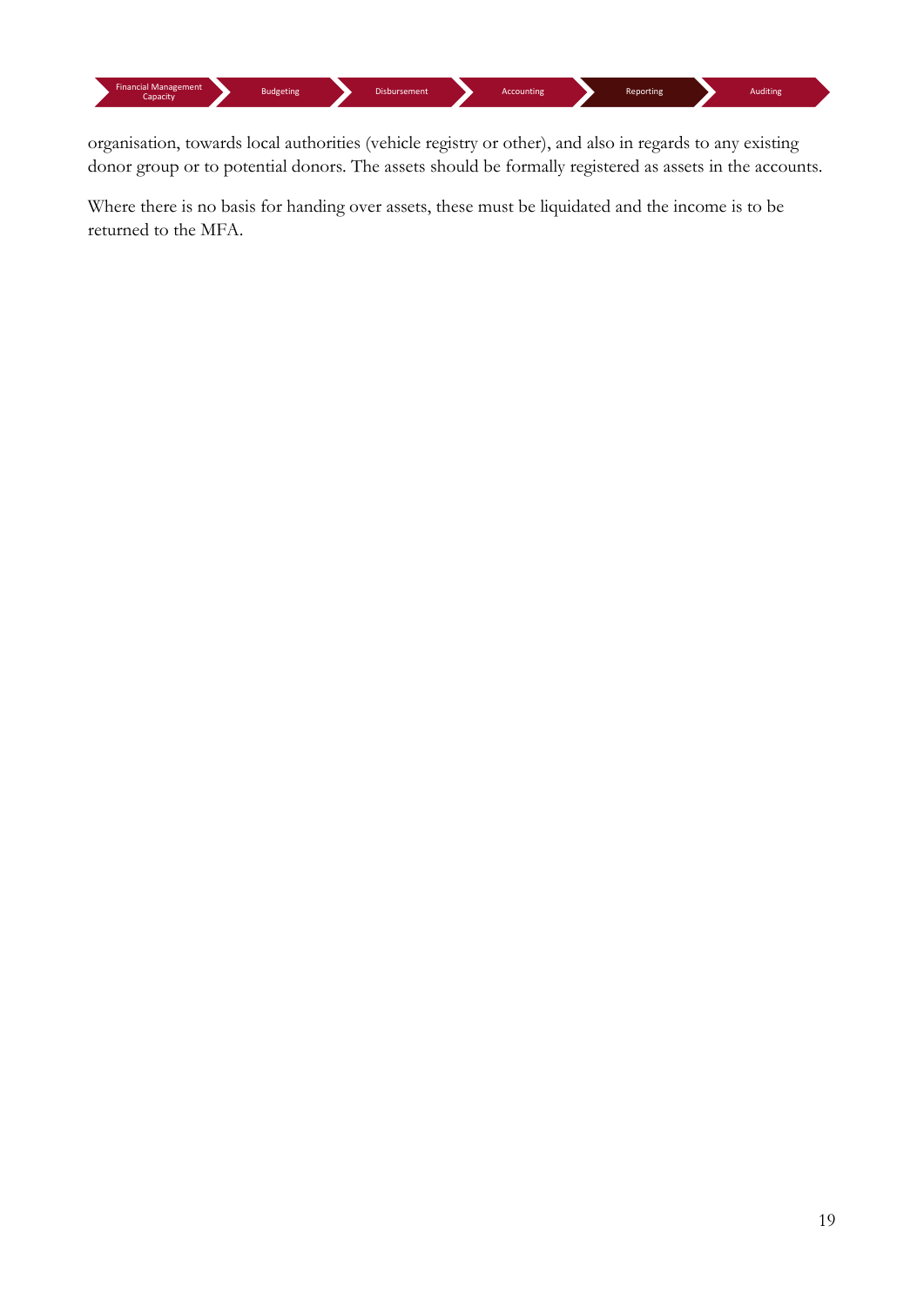## <span id="page-21-0"></span>**Chapter 7 Auditing**

Financial Management

All funds granted through the MFA should be subject to audit from an independent, certified audit company if not otherwise agreed<sup>4</sup>. The audit requirements and provisions for grants are established by Danish law and regulations. The Danish principles applicable to audits of funds granted through the MFA are found in the Standards for Public Audit (known as SOR) published by *Rigsrevisionen* - the Danish National Audit Office.

The purpose of this chapter is to elaborate on these provisions in the context of Danish development cooperation and establish concrete requirements applicable for different types of engagements. The requirements are further specified in the Annex 5.A and Annex 5.B.

The audit arrangement applicable to each engagement shall be explicitly stated in the engagement agreement between the MFA and the partner, including but not limited to provisions on the procurement of the audit, approval of the terms of reference and choice of audit company, as well as the timing of the audit and reporting.

The Danish National Audit Office and the MFA reserve the right to conduct any audit deemed necessary. The partner must grant access to the Danish National Audit Office, the MFA or any of its representatives.

These guidelines and the provisions stated herein will apply to all funds originating from the MFA. This implies that in situations where funds are transferred from the grantee to a third party, it is the responsibility of the grantee to ensure that all regulations, including provisions regarding audit, are complied with.

#### <span id="page-21-1"></span>**7. 1 General requirements for auditing**

Financial statements for grants received from the MFA must be audited on an annual basis, and the audited financial statement should be submitted to the MFA no later than six months following the end of the period audited. Please see Annex 5.B for Terms of Reference template.

## **The audit shall comprise of a financial audit, including elements of compliance and performance audits.**

Therefore, an audit is required to cover both financial information as well as compliance, economy, efficiency and effectiveness aspects of the activities. The basis for the audit must be the International Standards for Auditing (ISAs) in regard to the financial audit. The basis for the compliance and performance audit must follow relevant International Standards of Supreme Audit Institutions (ISSAIs).

When supporting Government institutions audited by a local National Audit Office, other frameworks of auditing will be applied by the auditor. Other frameworks of auditing than ISAs are accepted as a basis for the audit, provided these frameworks result in an audit equivalent to an audit planned and performed according to the ISAs and ISSAIs.

<sup>-</sup><sup>4</sup>Danish public institutions are audited by the National Audit Office, unless the engagement agreement states otherwise.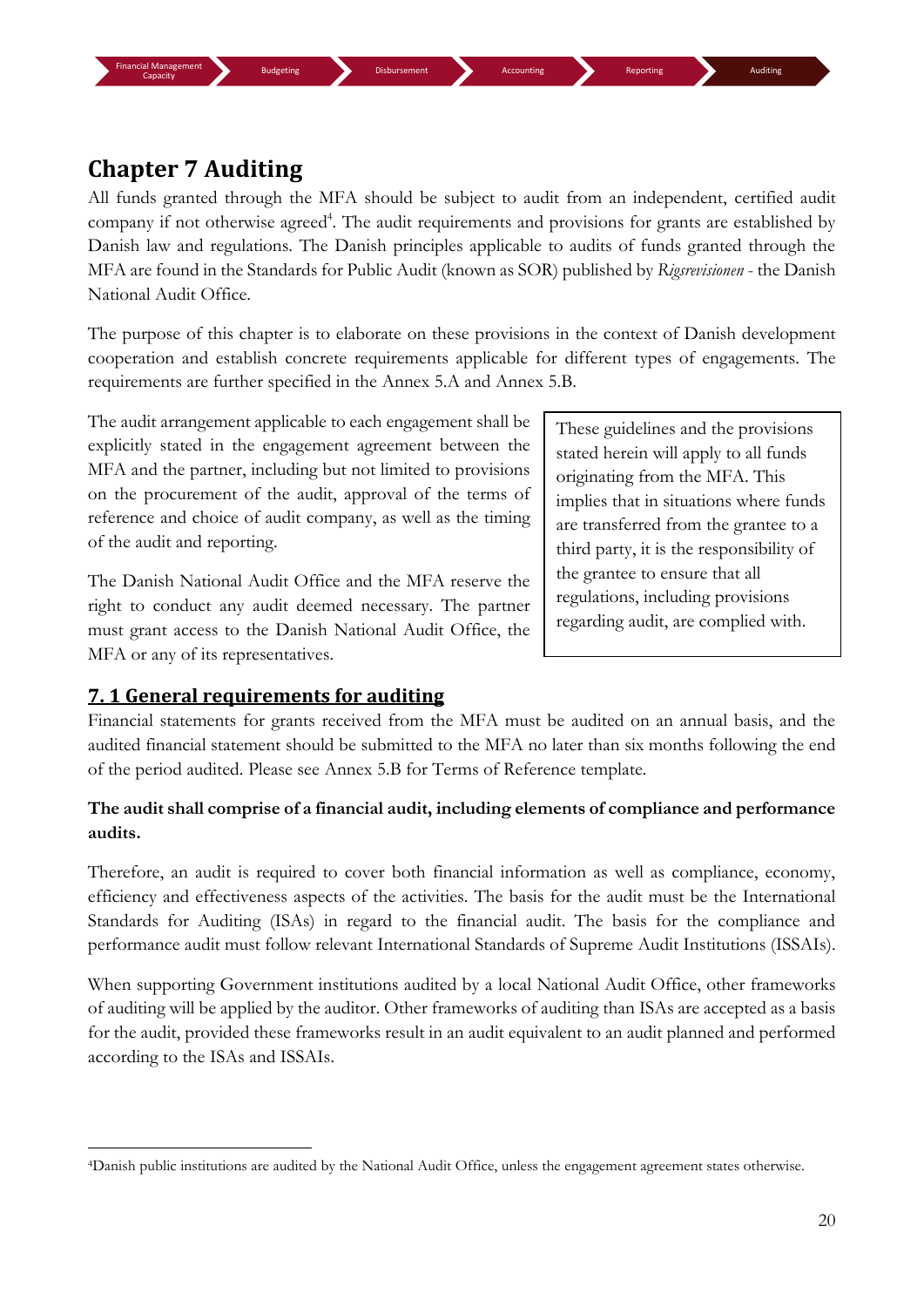The audit must be carried out by an audit company with the appropriate professional qualifications and competencies required as per the standards. The assessment of the adequacy of the audit company must be based on the complexity of the accounts to be audited and criteria such as:

- the audit company's general experience
- the audit company's specific experience with audits of donor funded activities
- the audit company's internal quality assurance systems
- that auditors proposed by the audit company has the necessary capacity

In addition to the assessment above, the auditor must be a registered auditor or the national equivalent.

It is advised that the partner conducts a tender process on the audit assignment relating to the engagement agreement every three-five years. To support the principle of independence by rotation, an audit company currently holding the assignment should not participate in the tender process for the following period.

# <span id="page-22-0"></span>**7.2. Financial audit**

Financial audits are intended to provide reasonable assurance that the financial statements are presented fairly, in all material aspects, and in accordance with the financial reporting framework.

Based on the audit evidence obtained, it is the objective of the auditor to express an opinion on whether the financial information, presented in the financial statement covering the funds granted from the MFA, is free from material misstatement.

# <span id="page-22-1"></span>**7.3. Performance audit**

Sound financial management includes adhering to principles of economy, efficiency and effectiveness in the management of available resources.

The objective of a performance audit is to make an assessment to obtain reasonable assurance that the systems, processes and transactions examined support the exercise of sound financial management in the administration of the funds granted through the MFA. Thus, performance audits examine the economy, efficiency or effectiveness of the audited activities.

# <span id="page-22-2"></span>**7.4 Compliance audit**

Compliance audits examine whether the activities are compliant with applicable rules, policies, and regulations.

The overall objective of a compliance audit is to obtain reasonable assurance that transactions covered by the financial statements comply with the appropriations granted, statutes, other regulations, agreements, and usual practice. This includes compliance with terms stated in the engagement agreement.

# <span id="page-22-3"></span>**7.5. Deliverables – audit report**

Conclusions of the audit, including relevant emphases or qualifications, must be reported in the independent auditor's opinion, which must be included in the financial statements, which subsequently must be signed by the project/programme management. The auditor's opinion should be prepared in accordance with the ISAs and ISSAIs, depending on the type of audit, i.e. financial, compliance, and performance audit.